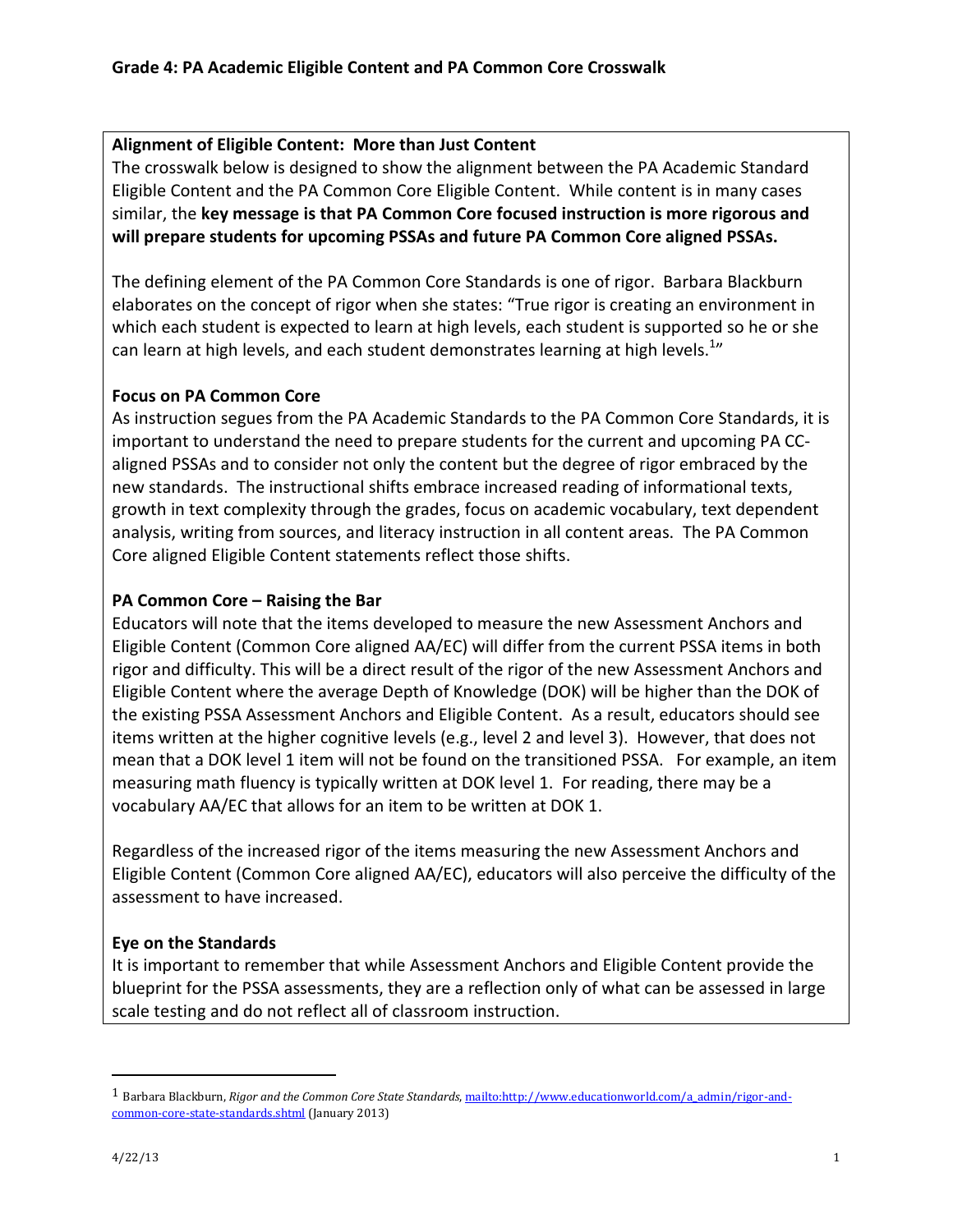| <b>PA Academic Standards</b><br><b>Eligible Content</b>                                 | <b>PA Common Core Standards</b><br><b>Eligible Content</b>                                                                                                                                                                                                  | <b>Comment</b>                                                                                                                                        |
|-----------------------------------------------------------------------------------------|-------------------------------------------------------------------------------------------------------------------------------------------------------------------------------------------------------------------------------------------------------------|-------------------------------------------------------------------------------------------------------------------------------------------------------|
|                                                                                         | <b>Comprehension and Reading Skills</b><br>Understand Fiction Appropriate to Grade Level - Vocabulary (PA Academic Standards)<br><b>Vocabulary Acquisition and Use (PA CC Standards)</b>                                                                    |                                                                                                                                                       |
| connotations.                                                                           | While both sets of Eligible Content statements focus on unlocking meaning of words, PA CC<br>notes a variety of strategies: using context, Latin origins, word relationships, and                                                                           |                                                                                                                                                       |
| R4.A.1.1.1 Identify and/or<br>apply meaning of multiple-<br>meaning words used in text. | E04.A-V.4.1.1 Determine or<br>clarify the meaning of<br>unknown and multiple-<br>meaning words and phrases<br>based on grade 4 reading and<br>content, choosing flexibly a<br>range of strategies.                                                          | PA CC Eligible Content focuses<br>on strategies: use of context<br>and knowledge of Latin<br>affixes and roots to<br>understand words and<br>phrases. |
|                                                                                         | a. Use context (e.g.,<br>definitions examples, or<br>restatements in texts) as a<br>clue to the meaning of a word<br>or phrase, including works or<br>phrases that allude to<br>significant characters found in<br>literature. (e.g., Herculean<br>effort). |                                                                                                                                                       |
|                                                                                         | b. Use common, grade-<br>appropriate Greek and Latin<br>affixes and roots as clues to<br>the meaning of a word (e.g.,<br>telegraph, photograph,<br>autograph).                                                                                              |                                                                                                                                                       |
| R4.A.1.1.2 Identify and/or<br>apply a synonym or antonym<br>of a word used in text.     | E04.A-V.4.1.2 Demonstrate<br>understanding of figurative<br>language, word relationships,<br>and nuances in word<br>meanings.                                                                                                                               | PA CC Eligible Content (a) is<br>more expansive to include<br>such facets as nuances in<br>word meanings.                                             |
|                                                                                         | c. Demonstrate understanding                                                                                                                                                                                                                                |                                                                                                                                                       |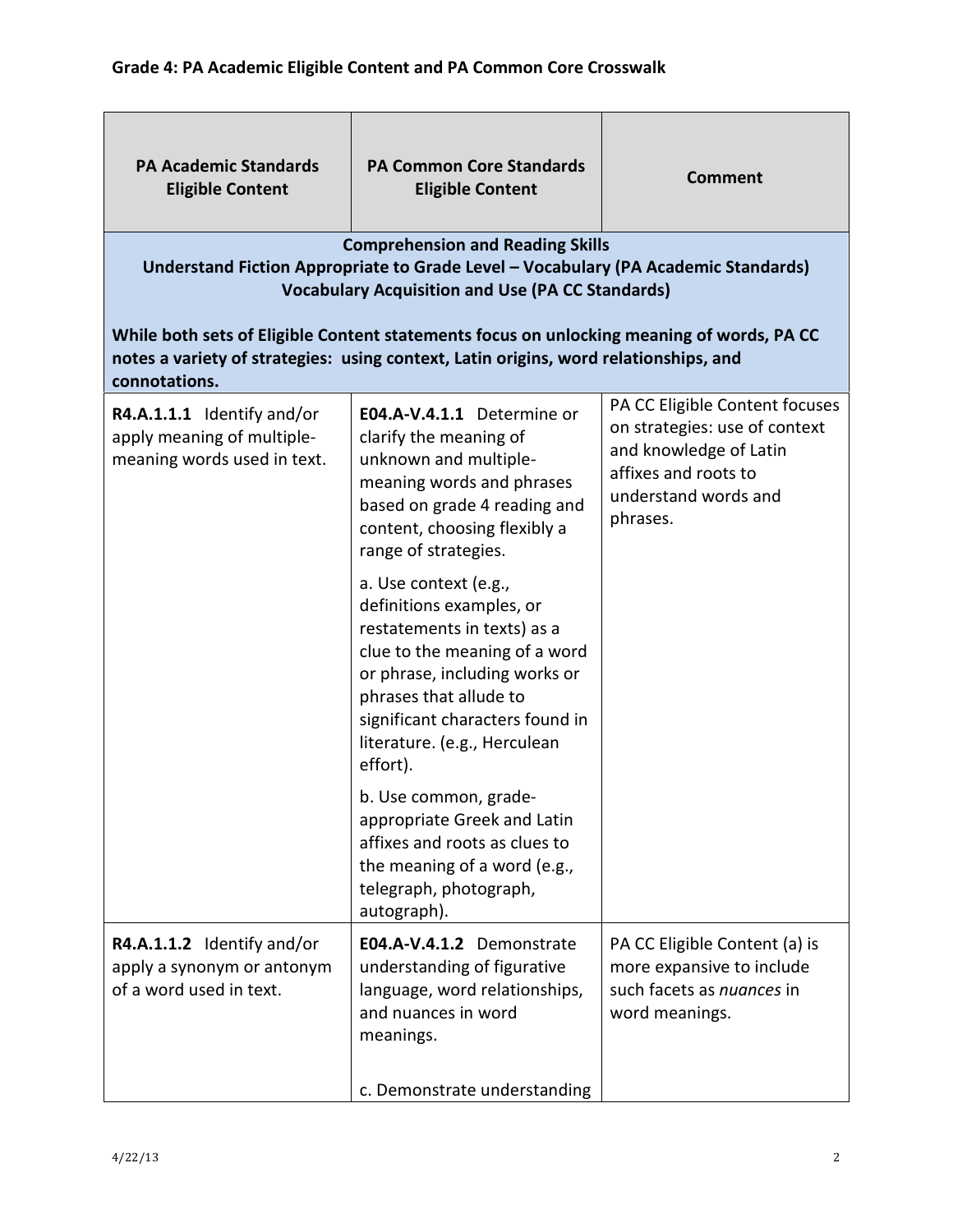| <b>PA Academic Standards</b><br><b>Eligible Content</b>                                                                                                                                                                       | <b>PA Common Core Standards</b><br><b>Eligible Content</b>                                                                                                                                                                                                                                                                                                                                                                                                                                           | <b>Comment</b>                                                                                                                                                               |
|-------------------------------------------------------------------------------------------------------------------------------------------------------------------------------------------------------------------------------|------------------------------------------------------------------------------------------------------------------------------------------------------------------------------------------------------------------------------------------------------------------------------------------------------------------------------------------------------------------------------------------------------------------------------------------------------------------------------------------------------|------------------------------------------------------------------------------------------------------------------------------------------------------------------------------|
|                                                                                                                                                                                                                               | of words by relating them to<br>their antonyms and synonyms.                                                                                                                                                                                                                                                                                                                                                                                                                                         |                                                                                                                                                                              |
| R4.A.1.2.1 Identify how the<br>meaning of a word is changed<br>when an affix is added;<br>identify the meaning of a<br>word from the text with an<br>affix.                                                                   | E04.A-V.4.1.1 Determine or<br>clarify the meaning of<br>unknown and multiple-<br>meaning words and phrases<br>based on grade 4 reading and<br>content, choosing flexibly a<br>range of strategies.                                                                                                                                                                                                                                                                                                   | Essentially very similar, PA CC<br>includes reference to Latin<br>roots and affixes. PA CC<br>Eligible Content does not<br>indicate the affixes and<br>prefixes limitations. |
| Note: Affixes will be limited<br>to prefixes: re-, pre-, in-, un-,<br>dis-, mis-, non-; suffixes: -ful, -<br>less, -ble, -ly, -or, -ness, -<br>ment. Target words should<br>have either a prefix or a suffix<br>but not both. | b. Use common, grade-<br>appropriate Greek and Latin<br>affixes and roots as clues to<br>the meaning of a word (e.g.,<br>telegraph, photograph,<br>autograph).                                                                                                                                                                                                                                                                                                                                       |                                                                                                                                                                              |
| R4.A.1.2.2 Define and/or<br>apply how the meaning of<br>words or phrases changes<br>when using context clues<br>given in explanatory<br>sentences                                                                             | E04.A-V.4.1.1 Determine or<br>clarify the meaning of<br>unknown and multiple-<br>meaning words and phrases<br>based on grade 4 reading and<br>content, choosing flexibly a<br>range of strategies.<br>a. Use context (e.g.,<br>definitions examples,<br>or restatements in<br>texts) as a clue to the<br>meaning of a word or<br>phrase, including<br>works or phrases that<br>allude to significant<br>characters found in<br>literature. (e.g.,<br>Herculean effort).<br>E04.A-V.4.1.2 Demonstrate | PA CC Eligible Content<br>addresses context very<br>explicitly with multiple<br>strategies with grade level<br>content.<br>Flexible use of strategies is<br>highlighted.     |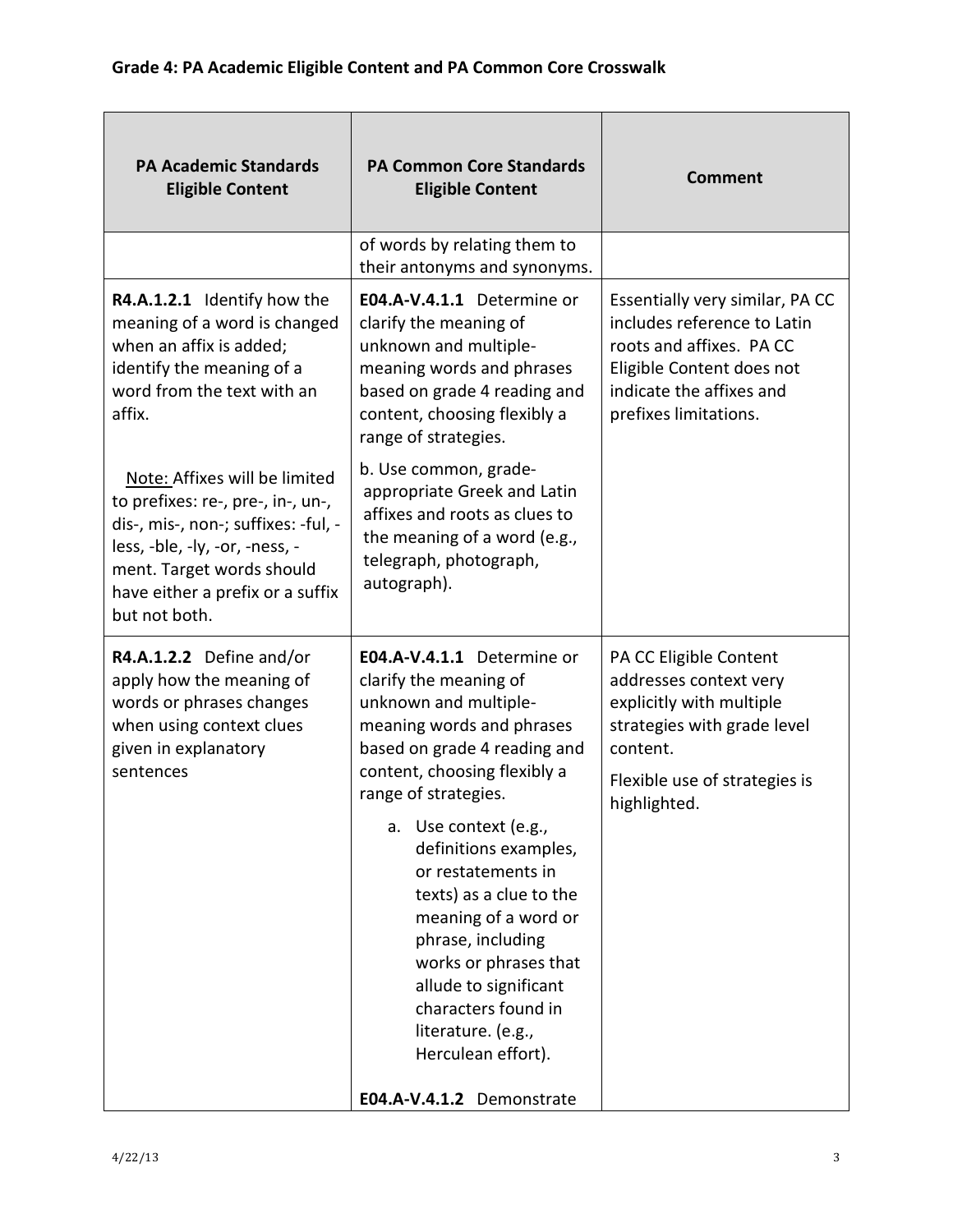| <b>PA Academic Standards</b><br><b>Eligible Content</b>                                     | <b>PA Common Core Standards</b><br><b>Eligible Content</b>                                                                                                                                                                                                                          | <b>Comment</b>                                                                                                                                  |
|---------------------------------------------------------------------------------------------|-------------------------------------------------------------------------------------------------------------------------------------------------------------------------------------------------------------------------------------------------------------------------------------|-------------------------------------------------------------------------------------------------------------------------------------------------|
|                                                                                             | understanding of figurative<br>language, word relationships,<br>and nuances in word<br>meanings.                                                                                                                                                                                    |                                                                                                                                                 |
|                                                                                             | a. Explain the meaning of<br>similes and metaphors<br>in context.                                                                                                                                                                                                                   |                                                                                                                                                 |
|                                                                                             | b. Recognize and explain<br>the meaning of<br>common idioms,<br>adages, and proverbs.                                                                                                                                                                                               |                                                                                                                                                 |
|                                                                                             | c. Demonstrate<br>understanding of<br>words by relating them<br>to their antonyms and<br>synonyms.                                                                                                                                                                                  |                                                                                                                                                 |
|                                                                                             | <b>Comprehension and Reading Skills</b><br>Understand Fiction Appropriate to Grade Level - Text Analysis (PA Academic Standards)<br><b>Key Ideas and Details (PA CC Standards)</b><br>PA CC Eligible Content not only relies heavily on text based evidence but generally demands a |                                                                                                                                                 |
|                                                                                             | higher level of thinking - beyond citing evidence to a deeper analysis.                                                                                                                                                                                                             |                                                                                                                                                 |
| R4.A.1.3.1 Make inferences<br>and/or draw conclusions<br>based on information from<br>text. | E04.A-K.1.1.1 Refer to details<br>and examples in a text when<br>explaining what the text says<br>explicitly and when drawing<br>inferences from the text.                                                                                                                          | PA CC EC extends beyond<br>inferencing to analyzing text<br>more deeply. Textual<br>evidence is an instructional<br>shift evident throughout PA |
|                                                                                             | E04.A-K.1.1.2 Determine a<br>theme of a story, drama, or<br>poem from details in the text;<br>summarize the text.                                                                                                                                                                   | CC.<br>PA CC EC moves beyond<br>generalizations to analysis,<br>reflection, and research -<br>perhaps a deeper look at text.                    |
|                                                                                             | E04.A-K.1.1.3 Describe in<br>depth a character, setting, or                                                                                                                                                                                                                         |                                                                                                                                                 |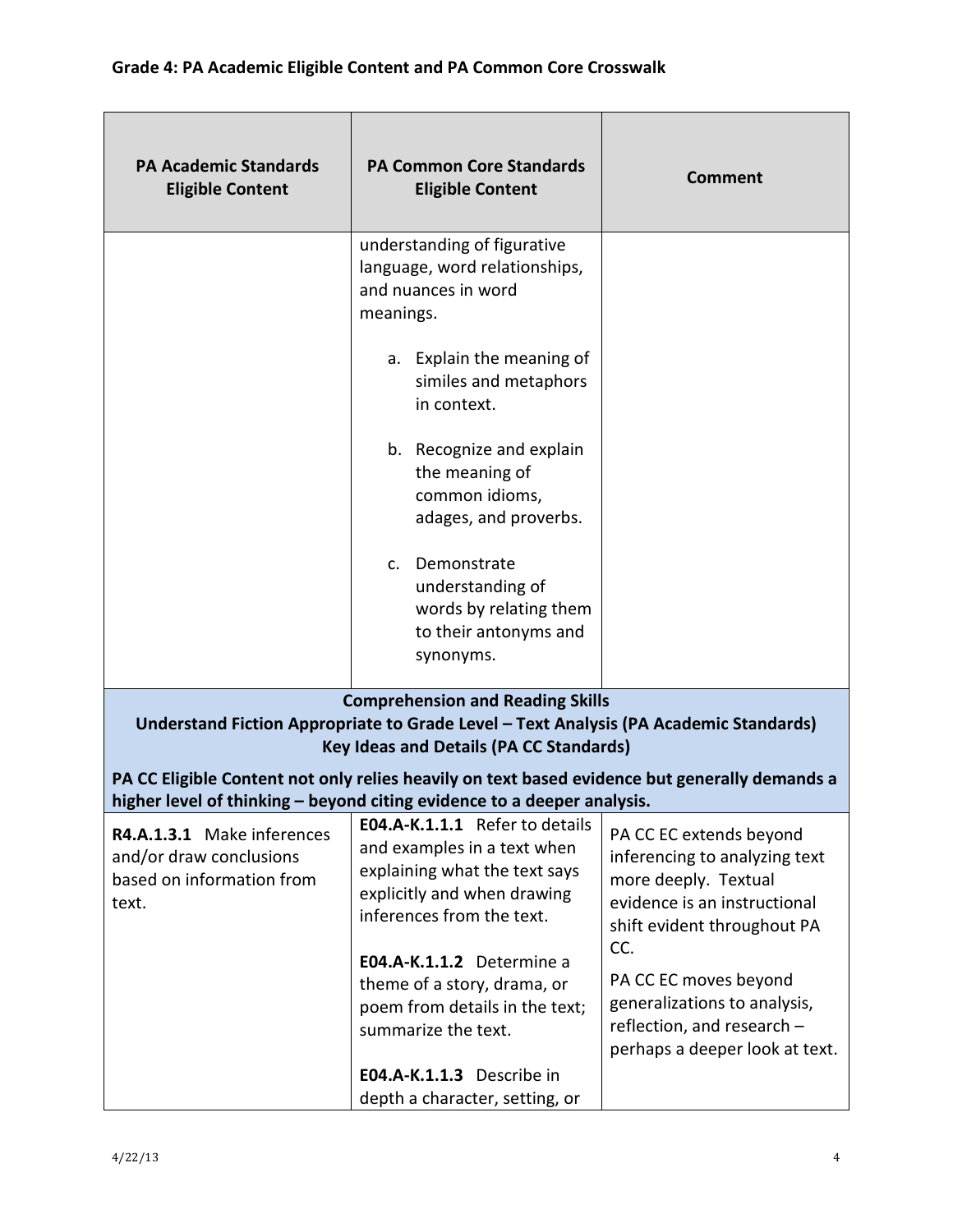| <b>PA Academic Standards</b><br><b>Eligible Content</b>                                                                                                                                                                                                                                                                                                                             | <b>PA Common Core Standards</b><br><b>Eligible Content</b>                                                                                                                                                                                                                                                                                                                                                                                                                   | <b>Comment</b>                                                                                                                                                                                                                       |
|-------------------------------------------------------------------------------------------------------------------------------------------------------------------------------------------------------------------------------------------------------------------------------------------------------------------------------------------------------------------------------------|------------------------------------------------------------------------------------------------------------------------------------------------------------------------------------------------------------------------------------------------------------------------------------------------------------------------------------------------------------------------------------------------------------------------------------------------------------------------------|--------------------------------------------------------------------------------------------------------------------------------------------------------------------------------------------------------------------------------------|
|                                                                                                                                                                                                                                                                                                                                                                                     | story, drama, or poem,<br>drawing on specific details in<br>the text (e.g., a character's<br>thoughts, words, or actions).<br>E04.E.1.1.2 Develop the<br>analysis using relevant<br>evidence from text(s) to<br>support claims, opinions, and<br>inferences.                                                                                                                                                                                                                 |                                                                                                                                                                                                                                      |
| R4.A.1.4.1 Identify and/or<br>explain stated or implied main<br>ideas and relevant supporting<br>details from text.<br>Note: Items may target<br>specific paragraphs. Items<br>might ask about information<br>in the text that is most<br>important or helpful for<br>understanding a particular<br>fact or idea. Items may<br>require recalling key<br>information stated in text. | E04.A-K.1.1.1 Refer to details<br>and examples in a text when<br>explaining what the text says<br>explicitly and when drawing<br>inferences from the text.<br>E04.A-K.1.1.2 Determine a<br>theme of a story, drama, or<br>poem from details in the text;<br>summarize the text.<br>E04.A-K.1.1.3 Describe in<br>depth a character, setting, or<br>story, drama, or poem,<br>drawing on specific details in<br>the text (e.g., a character's<br>thoughts, words, or actions). | With a focus on text<br>dependent analysis, PA CC EC<br>moves beyond main idea and<br>detail to a deeper analysis -<br>including theme.                                                                                              |
| R4.A.1.5.1 Summarize the<br>key details and events of a<br>fictional text as a whole.                                                                                                                                                                                                                                                                                               | E04.A-K.1.1.1 Refer to details<br>and examples in a text when<br>explaining what the text says<br>explicitly and when drawing<br>inferences from the text.<br>E04.A-K.1.1.2 Determine a<br>theme of a story, drama, or<br>poem from details in the text;<br>summarize the text.                                                                                                                                                                                              | PA CC EC moves beyond<br>summarizing, and the EC<br>statement on the left<br>exemplifies the greater depth<br>of text analysis required.<br>PA CC EC integrates theme<br>and moves to a higher level<br>when it asks for students to |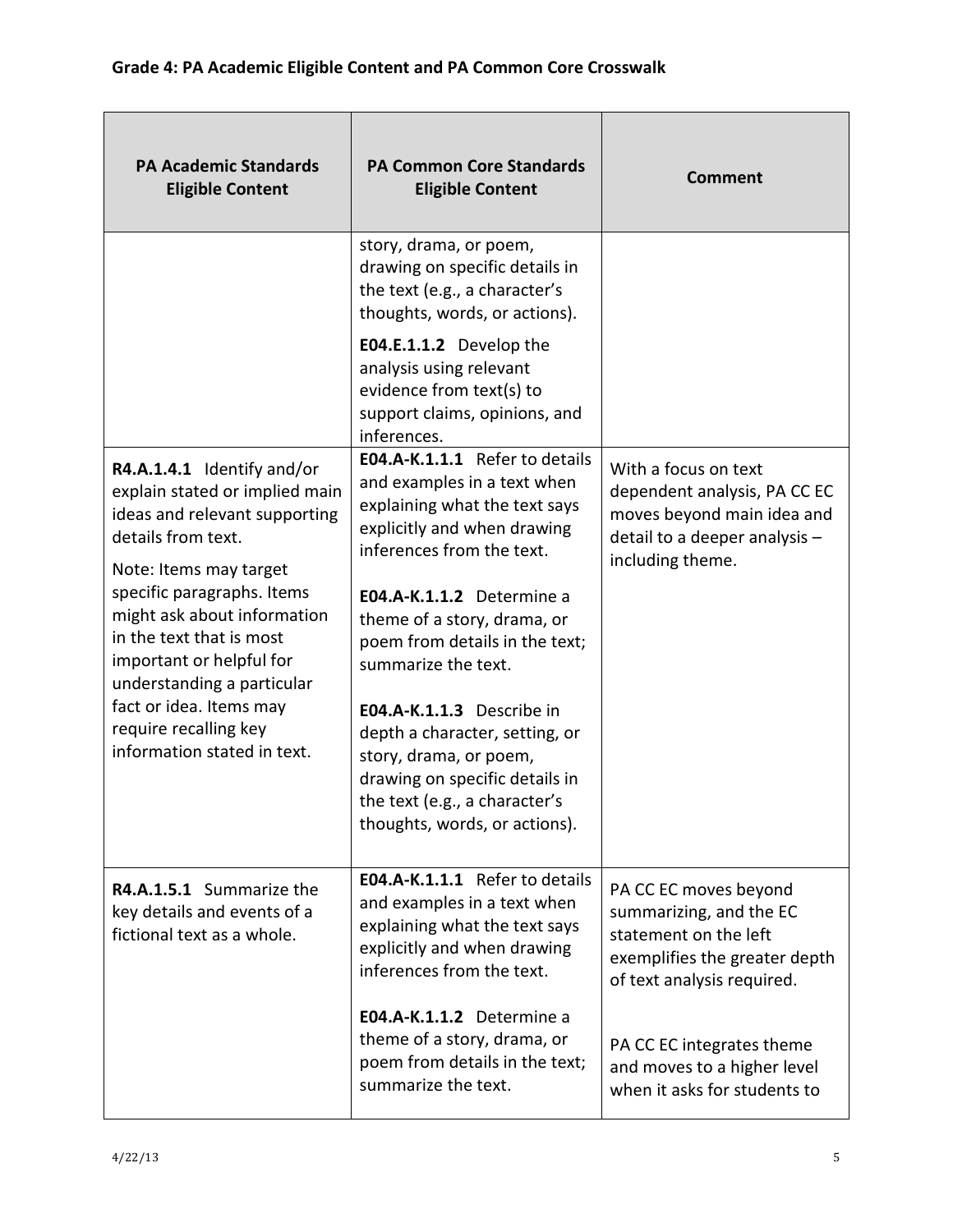| <b>PA Academic Standards</b><br><b>Eligible Content</b>                                                                                                                                                                                                                                  | <b>PA Common Core Standards</b><br><b>Eligible Content</b>                                                                                                                                                                                                                                                                                                                                                                                                                                                                                                                                                                                    | <b>Comment</b>                                                                                                                                                                                      |
|------------------------------------------------------------------------------------------------------------------------------------------------------------------------------------------------------------------------------------------------------------------------------------------|-----------------------------------------------------------------------------------------------------------------------------------------------------------------------------------------------------------------------------------------------------------------------------------------------------------------------------------------------------------------------------------------------------------------------------------------------------------------------------------------------------------------------------------------------------------------------------------------------------------------------------------------------|-----------------------------------------------------------------------------------------------------------------------------------------------------------------------------------------------------|
|                                                                                                                                                                                                                                                                                          | E04.A-K.1.1.3 Describe in<br>depth a character, setting, or<br>story, drama, or poem,<br>drawing on specific details in<br>the text (e.g., a character's<br>thoughts, words, or actions).                                                                                                                                                                                                                                                                                                                                                                                                                                                     | employ analysis - well<br>beyond summary.<br>This interaction of elements is<br>a more sophisticated and<br>requires students to look<br>more deeply at the craft of<br>the text.                   |
| R4.A.1.6.1 Identify and/or<br>describe the author's<br>intended purpose of text.<br>Note: narrative and poetic<br>text                                                                                                                                                                   | E04.A-C.2.1.1 Compare and<br>contrast the point of view<br>from which different stories<br>are narrated, including the<br>difference between first- and<br>third narrations.<br>Note: "Stories" means<br>narration of events told<br>through the text types of<br>stories, dramas, or poems.<br>E04.E.1.1.1 Introduce $text(s)$<br>for the intended audience,<br>state a topic, and create an<br>organizational structure in<br>which related ideas are<br>logically grouped to support<br>the writer's purpose.<br>E04.E.1.1.2 Develop the<br>analysis a variety of evidence<br>from text(s) to support claims,<br>opinions, and inferences. | Drawn from the Evidence-<br>Based Analysis of Text PA CC<br>Eligible Content, these<br>statements engage the<br>student in both text analysis<br>and demonstrating the<br>understanding in writing. |
| <b>Comprehension and Reading Skills</b><br>Understand Nonfiction Appropriate to Grade Level - Vocabulary (PA Academic Standards)<br><b>Vocabulary Acquisition and Use (PA CC Standards)</b><br>While both sets of Eligible Content statements focus on unlocking meaning of words, PA CC |                                                                                                                                                                                                                                                                                                                                                                                                                                                                                                                                                                                                                                               |                                                                                                                                                                                                     |

notes a variety of strategies: using context, Latin origins, word relationships, and connotations.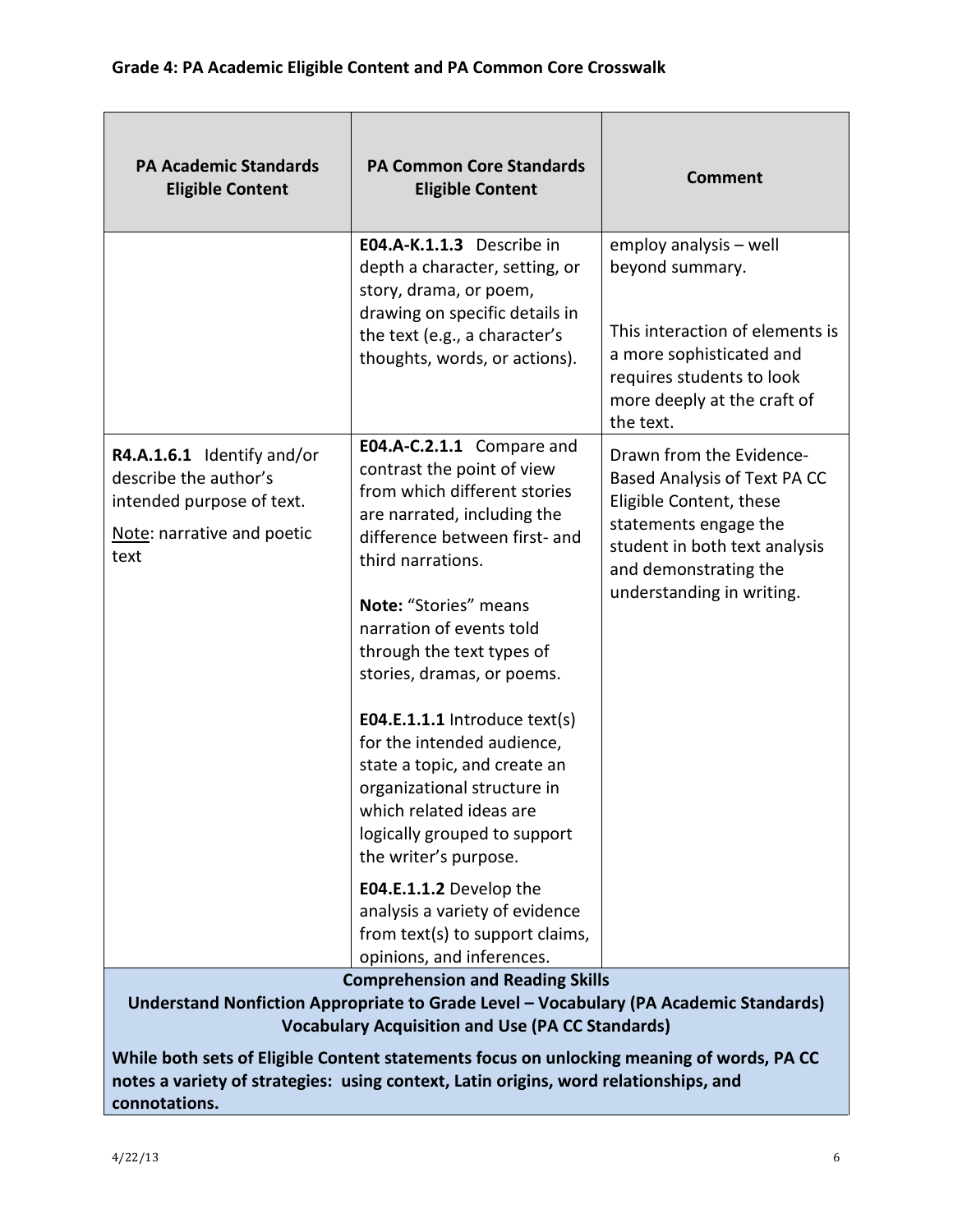| <b>PA Academic Standards</b><br><b>Eligible Content</b>                                 | <b>PA Common Core Standards</b><br><b>Eligible Content</b>                                                                                                                                                                                                                                                                                    | <b>Comment</b>                                                                                                                                                                                                                                                                                 |
|-----------------------------------------------------------------------------------------|-----------------------------------------------------------------------------------------------------------------------------------------------------------------------------------------------------------------------------------------------------------------------------------------------------------------------------------------------|------------------------------------------------------------------------------------------------------------------------------------------------------------------------------------------------------------------------------------------------------------------------------------------------|
| R4.A.2.1.1 Identify and/or<br>apply meaning of multiple-<br>meaning words used in text. | E04.B-V.4.1.1 Determine or<br>clarify the meaning of<br>unknown and multiple-<br>meaning words and phrases<br>based on grade 4 reading and<br>content, choosing flexibly<br>from a range of strategies.                                                                                                                                       | PA CC Eligible Content focuses<br>on strategies: use of context<br>and knowledge of Latin<br>affixes and roots in grade<br>level text.                                                                                                                                                         |
|                                                                                         | a. Use context (e.g.,<br>definitions, examples,<br>or restatements in<br>text) as a clue to the<br>meaning of a word or<br>phrase.<br>b. Use common, grade<br>appropriate Greek or<br>Latin affixes and roots<br>as clues to the<br>meaning of a word<br>(e.g., telegraph,<br>photograph,<br>autograph).                                      |                                                                                                                                                                                                                                                                                                |
| R4.A.2.1.2 Identify and/or<br>apply meaning of content-<br>specific words used in text. | E04.B-V.4.1.1 Determine or<br>clarify the meaning of<br>unknown and multiple-<br>meaning words and phrases<br>based on grade 4 reading and<br>content, choosing flexibly<br>from a range of strategies.<br>a. Use context (e.g.,<br>definitions, examples,<br>or restatements in<br>text) as a clue to the<br>meaning of a word or<br>phrase. | PA CC Eligible Content (a) is<br>more expansive to include<br>such facets as nuances in<br>word meanings.<br>This lengthy set of PA<br>Common Core Eligible<br>Content statements is far<br>more detailed and requires<br>more complex thinking than<br>the PA Academic Standard<br>statement. |
|                                                                                         | Use common, grade<br>b.<br>appropriate Greek or                                                                                                                                                                                                                                                                                               | PA CC Eligible Content focuses<br>on strategies: use of context                                                                                                                                                                                                                                |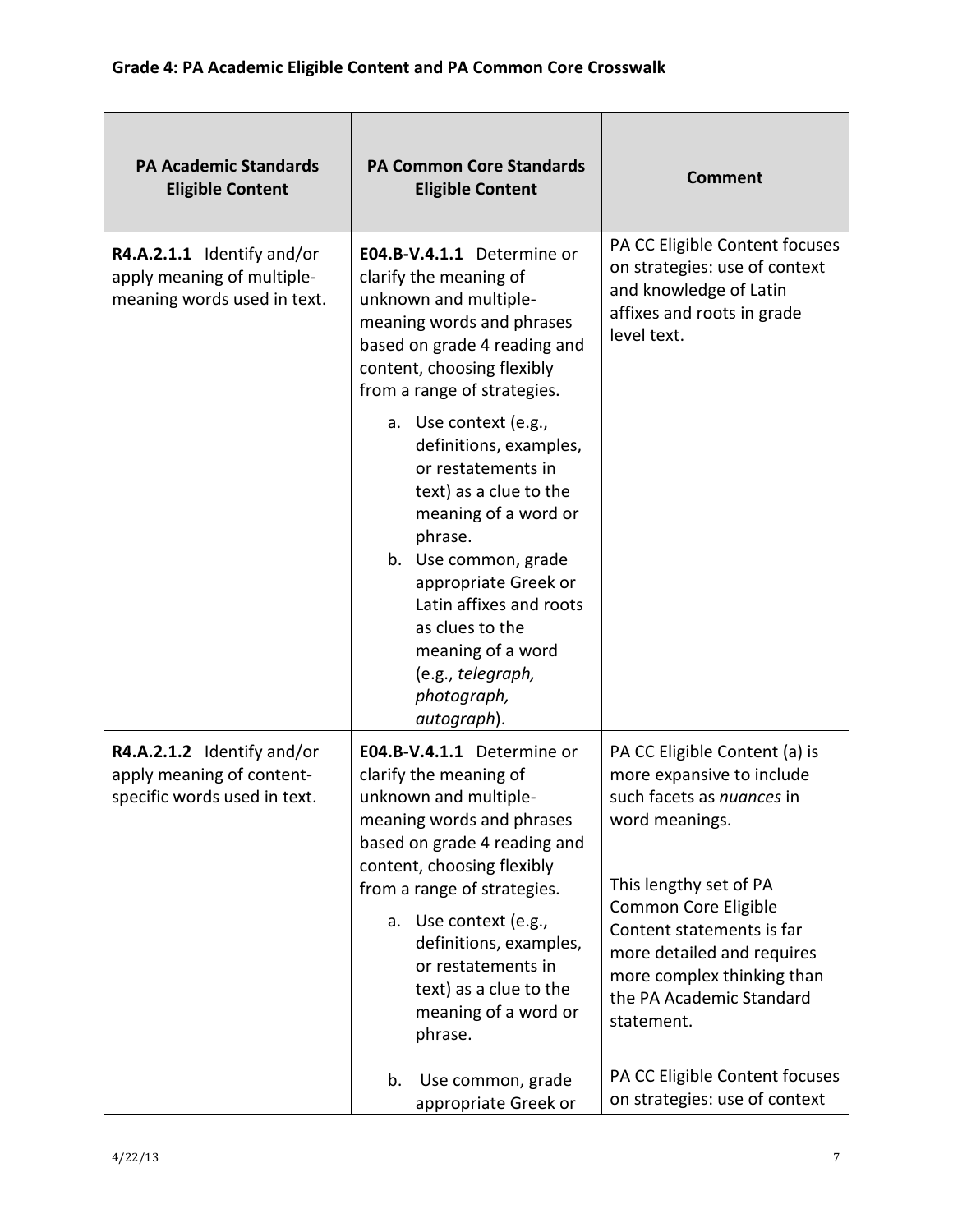| <b>PA Academic Standards</b><br><b>Eligible Content</b>                                                          | <b>PA Common Core Standards</b><br><b>Eligible Content</b>                                                                    | <b>Comment</b>                                                                                                         |
|------------------------------------------------------------------------------------------------------------------|-------------------------------------------------------------------------------------------------------------------------------|------------------------------------------------------------------------------------------------------------------------|
|                                                                                                                  | Latin affixes and roots<br>as clues to the<br>meaning of a word<br>(e.g., telegraph,<br>photograph,<br>autograph).            | and knowledge of Latin<br>affixes and roots to<br>understand words and<br>phrases.                                     |
|                                                                                                                  | c. Determine the<br>meaning of general<br>academic and domain-<br>specific words and<br>phrases used in a text.               |                                                                                                                        |
|                                                                                                                  | E04.B-V.4.1.2 Demonstrate<br>understanding of figurative<br>language, word relationships,<br>and nuances in word<br>meanings. |                                                                                                                        |
|                                                                                                                  | Explain the meaning<br>a.<br>of similes and<br>metaphors in context.                                                          |                                                                                                                        |
|                                                                                                                  | b. Recognize and explain<br>the meaning of<br>common idioms,<br>adages, and proverbs.                                         |                                                                                                                        |
|                                                                                                                  | Demonstrate<br>$\mathsf{C}$ .<br>understanding of<br>words by relating them<br>to their antonyms and<br>synonyms.             |                                                                                                                        |
| R4.A.2.2.1 Identify how the<br>meaning of a word is changed<br>when an affix is added;<br>identify and apply the | E04.B-V.4.1.1 Determine or<br>clarify the meaning of<br>unknown and multiple-<br>meaning words and phrases                    | Essentially very similar, PA CC<br>includes reference to Latin<br>roots and affixes. The<br>limitations of affixes and |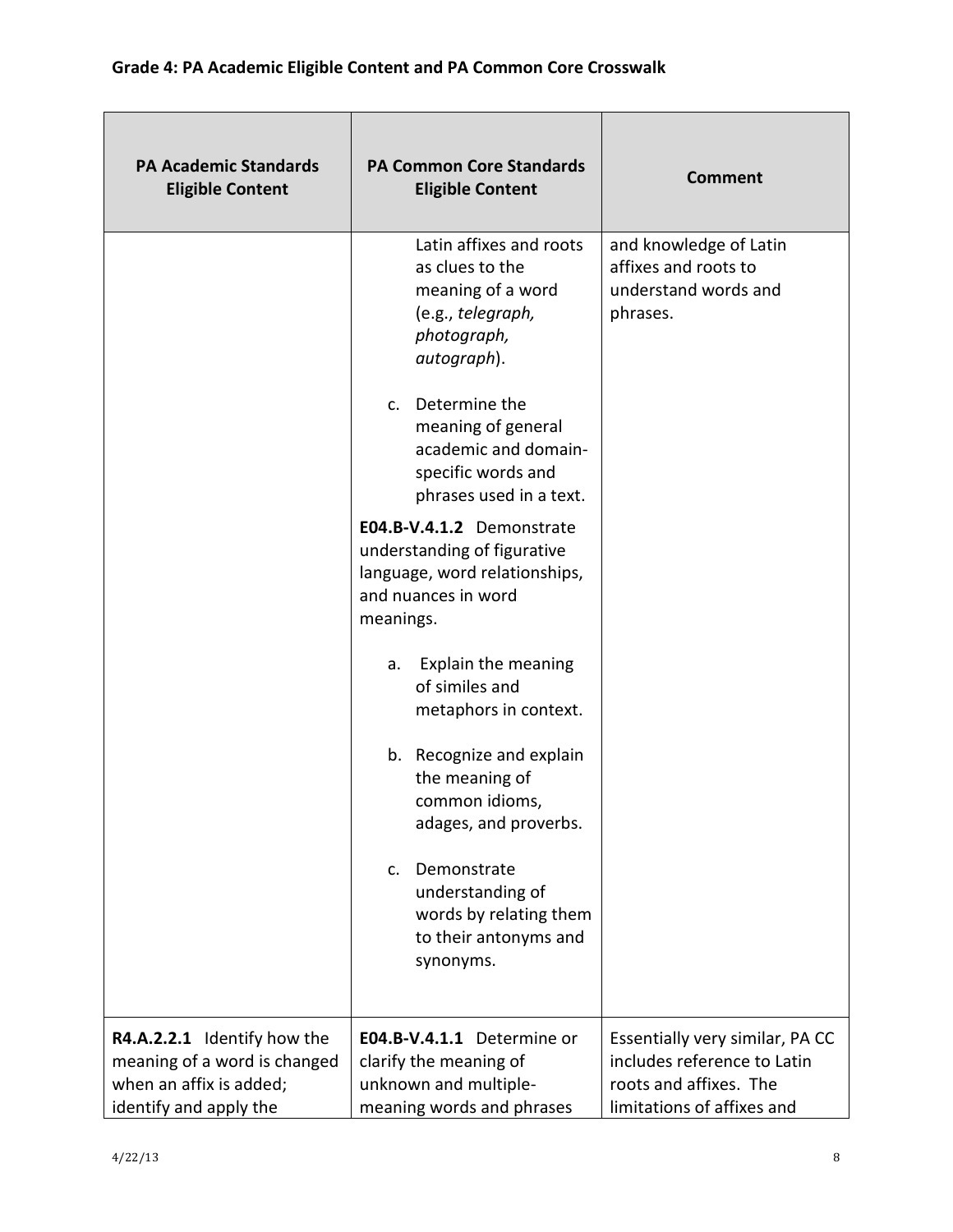| <b>PA Academic Standards</b><br><b>Eligible Content</b>                                                                                                                                                                                                                             | <b>PA Common Core Standards</b><br><b>Eligible Content</b>                                                                                                                                                                                                                                                                                                                                                                | <b>Comment</b>                                                                              |
|-------------------------------------------------------------------------------------------------------------------------------------------------------------------------------------------------------------------------------------------------------------------------------------|---------------------------------------------------------------------------------------------------------------------------------------------------------------------------------------------------------------------------------------------------------------------------------------------------------------------------------------------------------------------------------------------------------------------------|---------------------------------------------------------------------------------------------|
| meaning of a word from the<br>text with an affix.<br>Note: Affixes will be limited<br>to prefixes: re-, pre-, in-, un-,<br>dis-, mis-, non-; suffixes: -ful, -<br>less, -ble, -ly, -or, -ness, -<br>ment. Target words should<br>have either a prefix or a suffix,<br>but not both. | based on grade 4 reading and<br>content, choosing flexibly<br>from a range of strategies.<br>b. Use common, grade<br>appropriate Greek or Latin<br>affixes and roots as clues<br>to the meaning of a word<br>(e.g., telegraph,<br>photograph,<br>autograph).reading and<br>content, choosing flexibly<br>from a range of strategies.                                                                                      | suffixes to be assessed is not<br>provided.                                                 |
| R4.A.2.2.2 Define and/or<br>apply how the meaning of<br>words or phrases changes<br>when using context clues<br>given in explanatory<br>sentences                                                                                                                                   | E04.B-V.4.1.2 Demonstrate<br>understanding of figurative<br>language, word relationships,<br>and nuances in word<br>meanings.<br><b>Explain the</b><br>a.<br>meaning of similes<br>and metaphors in<br>context.<br>b. Recognize and<br>explain the<br>meaning of<br>common idioms,<br>adages, and<br>proverbs.<br>Demonstrate<br>$\mathsf{C}$ .<br>understanding of<br>words by relating<br>them to their<br>antonyms and | PA CC Eligible Content<br>addresses context very<br>explicitly with multiple<br>strategies. |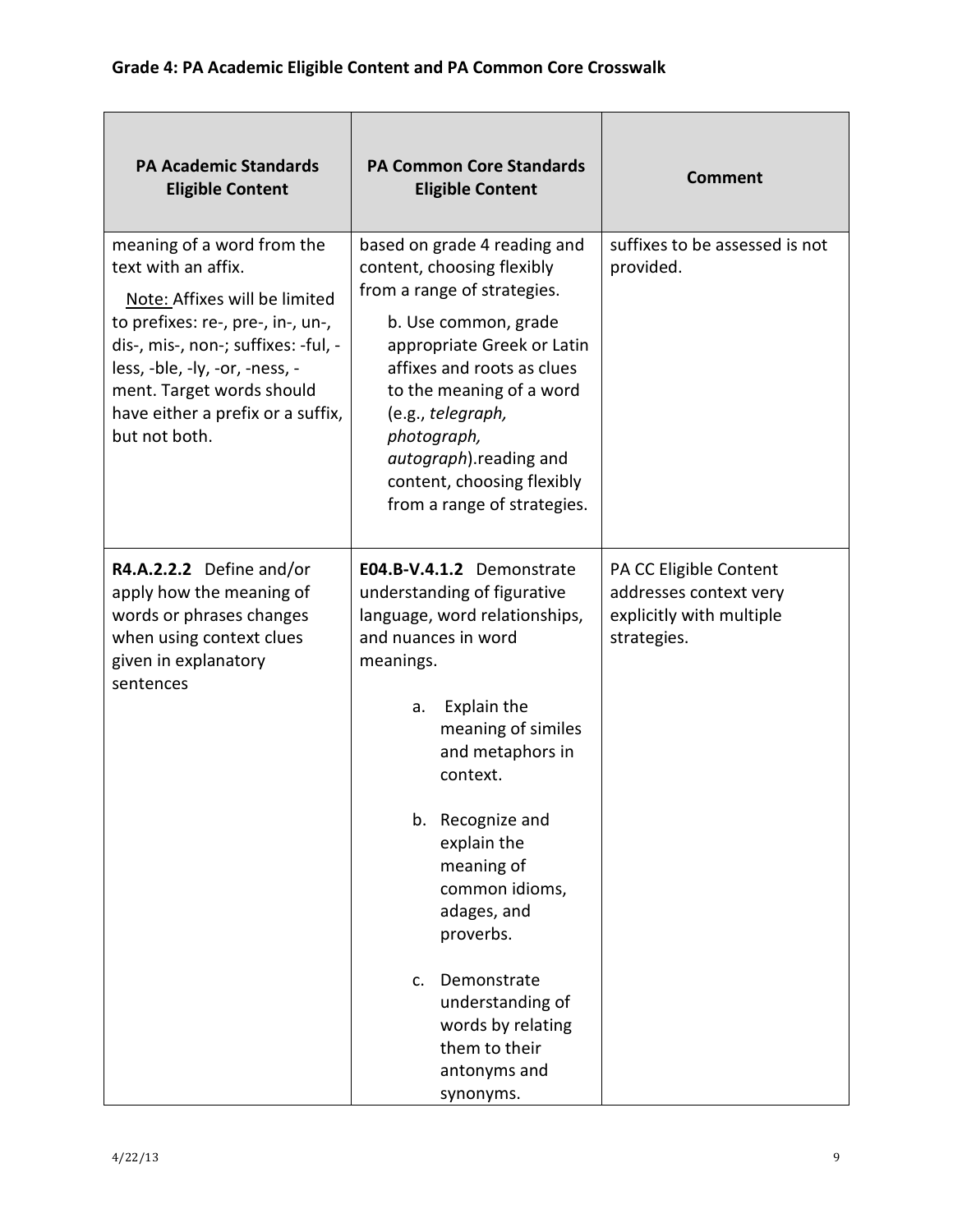| <b>PA Academic Standards</b><br><b>Eligible Content</b>                                                                                                                                                                            | <b>PA Common Core Standards</b><br><b>Eligible Content</b><br><b>Comprehension and Reading Skills</b>                                                                                                                                                                                      | <b>Comment</b>                                                                                                                                                                                                                              |
|------------------------------------------------------------------------------------------------------------------------------------------------------------------------------------------------------------------------------------|--------------------------------------------------------------------------------------------------------------------------------------------------------------------------------------------------------------------------------------------------------------------------------------------|---------------------------------------------------------------------------------------------------------------------------------------------------------------------------------------------------------------------------------------------|
|                                                                                                                                                                                                                                    | Understand Nonfiction Appropriate to Grade Level - Text Analysis (PA Academic Standards)<br><b>Key Ideas and Details (PA CC Standards)</b>                                                                                                                                                 |                                                                                                                                                                                                                                             |
| a deeper analysis.                                                                                                                                                                                                                 | PA CC Eligible Content employs the term Informational Text. It not only relies heavily on text<br>based evidence but generally demands a higher level of thinking - beyond citing evidence to                                                                                              |                                                                                                                                                                                                                                             |
| R4.A.2.3.1 Make inferences<br>and/or draw conclusions<br>based on information from<br>text.                                                                                                                                        | E04.B-K.1.1.1 Refer to details<br>and examples in a text when<br>explaining what the text says<br>explicitly and when drawing<br>inferences from the text.<br>E04.B-K.1.1.2 Determine the<br>main idea of a text and explain<br>how it is supported by key<br>details; summarize the text. | PA CC EC extends beyond<br>inferencing to analyzing text<br>more deeply. Textual<br>evidence is an instructional<br>shift evident throughout PA<br>CC.                                                                                      |
| R4.A.2.4.1 Identify and/or<br>explain stated or implied main<br>ideas and relevant supporting<br>details from text.<br>Note: Items may target                                                                                      | E04.B-K.1.1.1 Refer to details<br>and examples in a text when<br>explaining what the text says<br>explicitly and when drawing<br>inferences from the text.                                                                                                                                 | The PA Eligible Content<br>statement supports the two<br>similar PA Academic Standard<br>Eligible Content statements.                                                                                                                       |
| specific paragraphs. Items<br>might ask about information<br>in the text that is most<br>important or helpful for<br>understanding a particular<br>fact or idea. Items may<br>require recalling key<br>information stated in text. | E04.B-K.1.1.2 Determine the<br>main idea of a text and explain<br>how it is supported by key<br>details; summarize the text.<br>E04.B-K.1.1.3 Explain events,<br>procedures, ideas, steps, or<br>concepts in a historical,<br>scientific, or technical text,                               | The heightened PA CC<br>statements focus on evidence<br>from text and a more in-<br>depth analysis. (Note that the<br>first PA CC statement is drawn<br>from Evidence Analysis of<br>Text and focuses on<br>responding to text in writing.) |
| R4.A.2.5.1 Summarize the<br>major points, processes, and<br>events of a nonfictional text<br>as a whole.                                                                                                                           | including what happened and<br>why, based on specific<br>information in the text.                                                                                                                                                                                                          |                                                                                                                                                                                                                                             |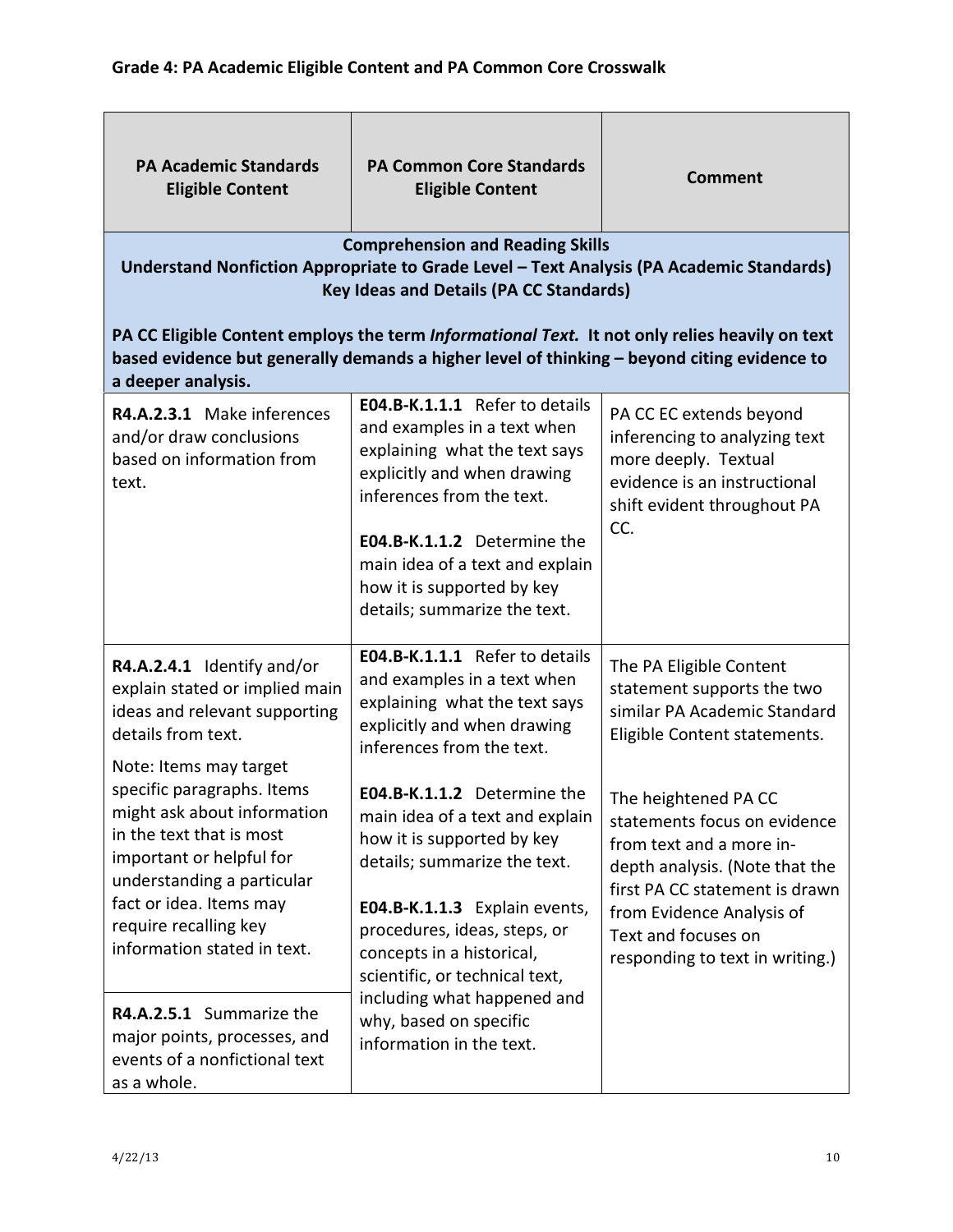| <b>PA Academic Standards</b><br><b>Eligible Content</b>                                                                    | <b>PA Common Core Standards</b><br><b>Eligible Content</b>                                                                                                                                                 | <b>Comment</b>                                                                                                                                                                                           |
|----------------------------------------------------------------------------------------------------------------------------|------------------------------------------------------------------------------------------------------------------------------------------------------------------------------------------------------------|----------------------------------------------------------------------------------------------------------------------------------------------------------------------------------------------------------|
| R4.A.2.6.1 Identify the<br>author's intended purpose of<br>text.                                                           | E04.B-C.3.1.1 Explain how an<br>author uses reasons and<br>evidence to support particular<br>points in a text.                                                                                             | The PA CC Eligible Content<br>extends author's purpose to a<br>deeper analysis of how the<br>author has communicated<br>his/her purpose.                                                                 |
|                                                                                                                            | E04.B-C.2.1.2 Describe the<br>overall structure (e.g.,<br>chronology, comparison,<br>cause/effect,<br>problem/solution) of<br>events, ideas, concepts, or<br>features in a text or part of a<br>text.      | The Eligible Content that<br>includes structure stretches<br>the thinking as to strategies<br>an author employs to meet<br>his/her purpose.                                                              |
|                                                                                                                            | <b>E04.E.1.1.1</b> Introduce text(s)<br>for the intended audience,<br>state a topic, and create an<br>organizational structure in<br>which related ideas are<br>logically grouped the writer's<br>purpose. | The heightened PA CC<br>statements focus on evidence<br>from text and a more in-<br>depth analysis. (Note that the<br>first PA CC statement is drawn<br>from Evidence Analysis of<br>Text and focuses on |
|                                                                                                                            | E04.E.1.1.2 Develop the<br>analysis using from text(s) to<br>support claims, opinions, and<br>inferences.                                                                                                  | responding to text in writing.)                                                                                                                                                                          |
|                                                                                                                            | Interpretation and Analysis of Fictional and Nonfictional Text                                                                                                                                             |                                                                                                                                                                                                          |
|                                                                                                                            | <b>Understand Components Within and Between Texts (PA Academic Standards)</b><br><b>Key Ideas and Details (PA CC Standards)</b>                                                                            |                                                                                                                                                                                                          |
|                                                                                                                            | <b>Understand Literary Devices in Fictional and Nonfictional Text</b>                                                                                                                                      |                                                                                                                                                                                                          |
|                                                                                                                            | <b>Understand Concepts and Organization of Nonfictional Text</b>                                                                                                                                           |                                                                                                                                                                                                          |
| R4.B.1.1.1 Identify, explain,<br>interpret, compare, and/or<br>describe, components of<br>fiction and literary nonfiction. | E04.A-K.1.1.1 Refer to details<br>and examples in a text when<br>explaining what the text says<br>explicitly and when drawing<br>inferences from the text.                                                 | The elements of literature are<br>very similar in both sets of<br>Eligible Content; however,<br>there are some differences.                                                                              |
| Character (may also be called<br>narrator, speaker, subject of a                                                           |                                                                                                                                                                                                            |                                                                                                                                                                                                          |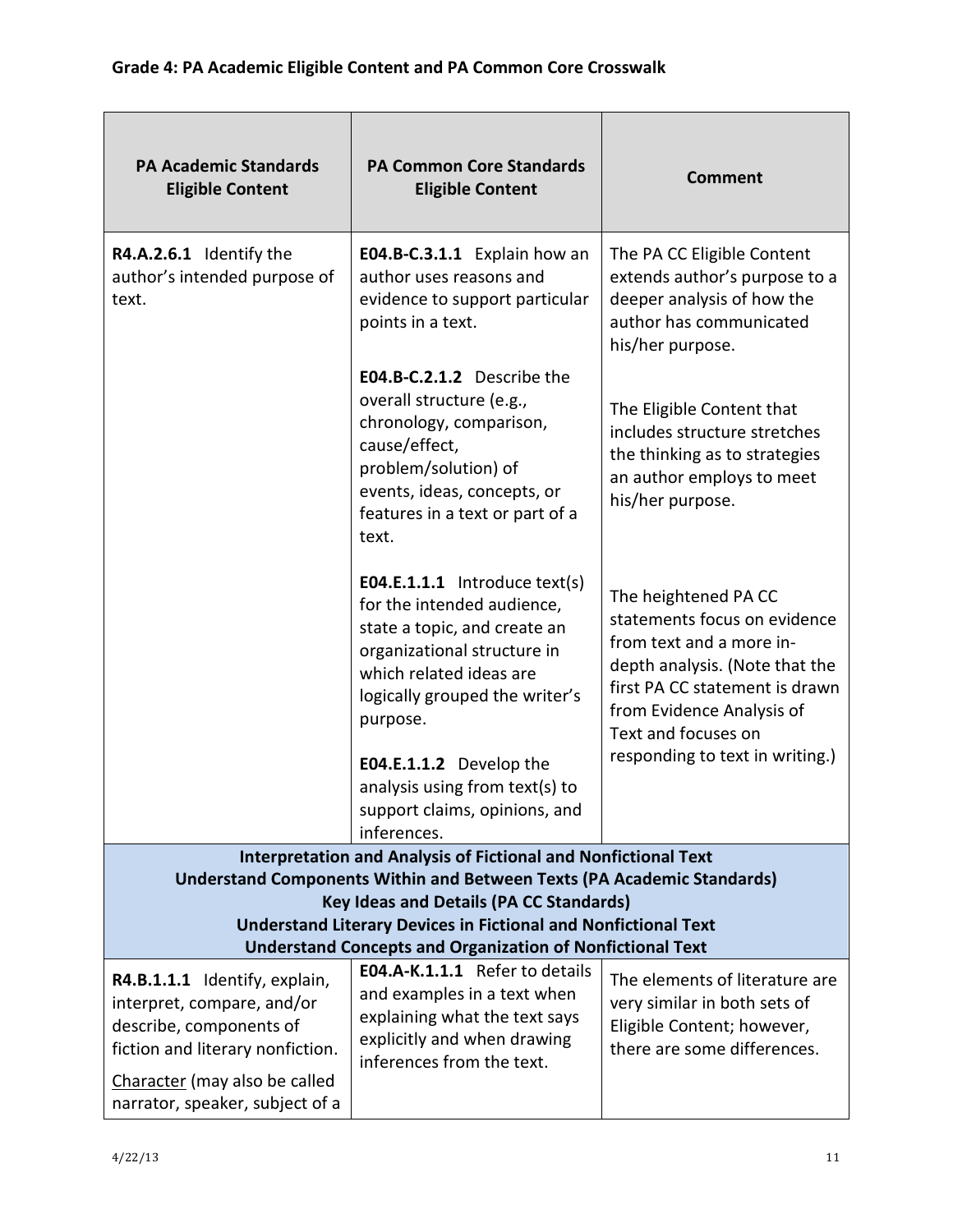| <b>PA Academic Standards</b><br><b>Eligible Content</b>                                                                                                                                                                                                                                                                                                                                                                                                                                                                                                                                                                                                                                         | <b>PA Common Core Standards</b><br><b>Eligible Content</b>                                                                                                                                                                                                                                                                                                                                                                                                                                                                                                                                                                                                                                                                                                                                                                                    | <b>Comment</b>                                                                                                                                                                                                                                                                                                                                                                                                                                                                                                                                                           |
|-------------------------------------------------------------------------------------------------------------------------------------------------------------------------------------------------------------------------------------------------------------------------------------------------------------------------------------------------------------------------------------------------------------------------------------------------------------------------------------------------------------------------------------------------------------------------------------------------------------------------------------------------------------------------------------------------|-----------------------------------------------------------------------------------------------------------------------------------------------------------------------------------------------------------------------------------------------------------------------------------------------------------------------------------------------------------------------------------------------------------------------------------------------------------------------------------------------------------------------------------------------------------------------------------------------------------------------------------------------------------------------------------------------------------------------------------------------------------------------------------------------------------------------------------------------|--------------------------------------------------------------------------------------------------------------------------------------------------------------------------------------------------------------------------------------------------------------------------------------------------------------------------------------------------------------------------------------------------------------------------------------------------------------------------------------------------------------------------------------------------------------------------|
| biography):<br>Identify, explain, interpret,<br>compare, and/or describe<br>character actions, motives,<br>dialogue, emotions/feelings,<br>traits, and relationships<br>among characters within<br>fictional or literary<br>nonfictional text.<br>Identify, explain, interpret,<br>compare and/or describe the<br>relationship between<br>characters and other<br>components of text.<br>Setting:<br>Identify, explain, interpret,<br>compare and/or describe the<br>setting of fiction or literary<br>nonfiction.<br>Identify, explain, interpret,<br>compare, and/or describe the<br>relationship between setting<br>and other components of<br>text.<br>Plot (may also be called<br>action): | E04.A-K.1.1.2 Determine a<br>theme of a story, drama, or<br>poem from details in the text;<br>summarize the text.<br>E04.A-K.1.1.3 Describe in<br>depth a character, setting, or<br>story, drama, or poem,<br>drawing on specific details in<br>the text (e.g., a character's<br>thoughts, words, or actions).<br>E04.A-C.3.1.1 Compare and<br>contrast the treatment of<br>similar themes and topics<br>(e.g., opposition of evil) and<br>patterns of events (e.g., the<br>quest) in stories, myths, and<br>traditional literature from<br>different cultures.<br>Note: "Stories" means<br>narration of events told<br>through the text types of<br>stories, dramas, or poems.<br>E04.B-K.1.1.1 Refer to details<br>and examples in a text when<br>explaining what the text says<br>explicitly and when drawing<br>inferences from the text. | Example:<br>• PA CC Eligible Content asks<br>students to compare and<br>contrast stories, myths,<br>and traditional literature<br>from different cultures.<br>• The interplay of elements<br>highlights the importance<br>of the interaction of story<br>elements - rather than<br>analyzing each in isolation.<br>• PA CC Eligible Content asks<br>students to explain of<br>historical, scientific, or<br>technical text.<br>• PA CC Eligible Content asks<br>students to compare and<br>contrast a firsthand and<br>secondhand account of the<br>same event or topic. |
| Identify, explain, interpret,<br>compare, and/or describe<br>elements of the plot (conflict,<br>rising action, climax and/or<br>resolution).<br>Note: Items may use the                                                                                                                                                                                                                                                                                                                                                                                                                                                                                                                         | E04.B-K.1.1.2 Determine the<br>main idea of a text and explain<br>how it is supported by key<br>details; summarize the text.<br>E04.B-K.1.1.3 Explain events,                                                                                                                                                                                                                                                                                                                                                                                                                                                                                                                                                                                                                                                                                 | This PA CC Eligible Content is<br>explicitly related to<br>informational text.                                                                                                                                                                                                                                                                                                                                                                                                                                                                                           |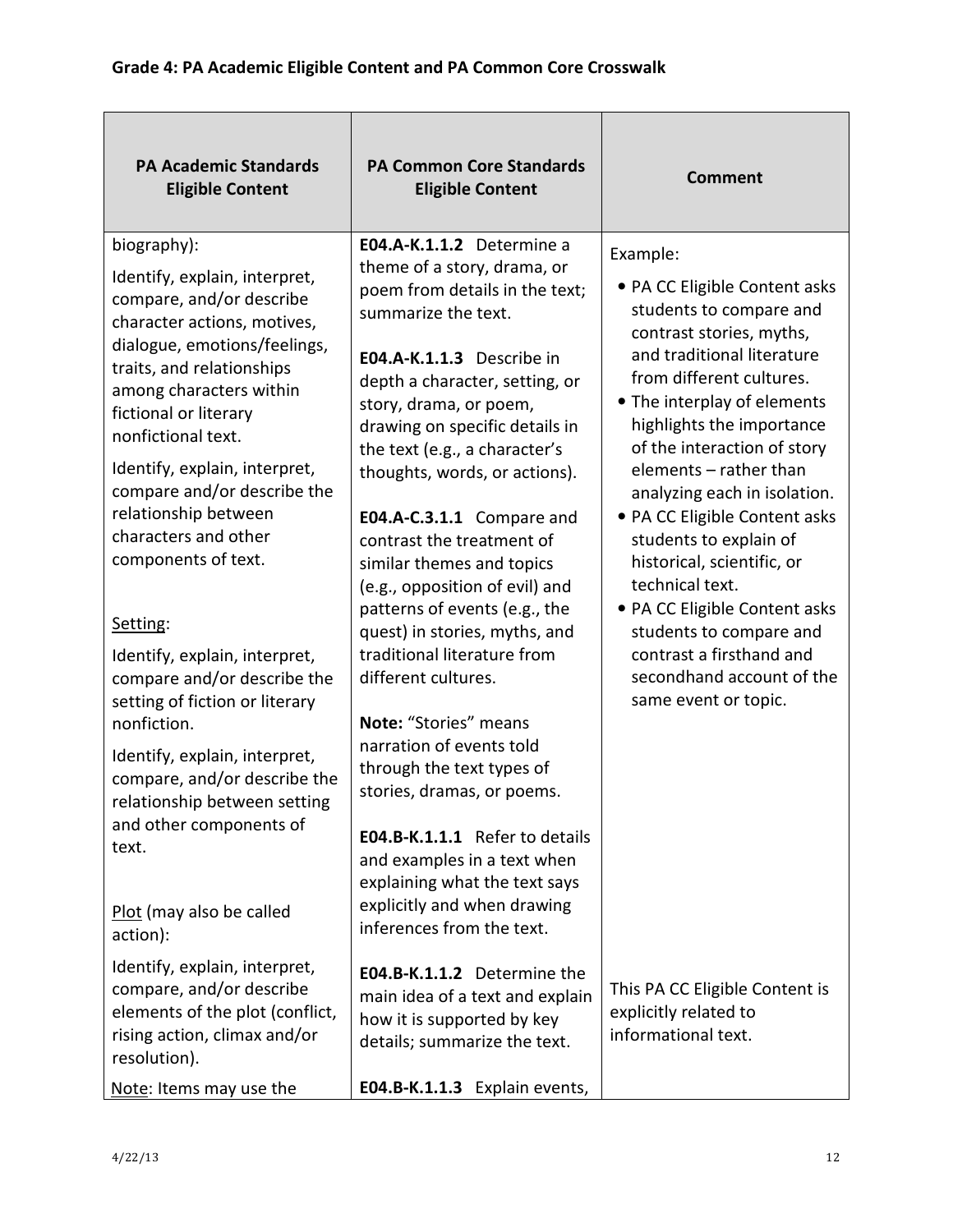| <b>PA Academic Standards</b><br><b>Eligible Content</b>                                                                                                                                                                                                                                                                                                                                                          | <b>PA Common Core Standards</b><br><b>Eligible Content</b>                                                                                                                                                                                                                                                                                                                                                                                                                                                                                              | <b>Comment</b>                                                                                                                                                                                                                                                                                                                           |
|------------------------------------------------------------------------------------------------------------------------------------------------------------------------------------------------------------------------------------------------------------------------------------------------------------------------------------------------------------------------------------------------------------------|---------------------------------------------------------------------------------------------------------------------------------------------------------------------------------------------------------------------------------------------------------------------------------------------------------------------------------------------------------------------------------------------------------------------------------------------------------------------------------------------------------------------------------------------------------|------------------------------------------------------------------------------------------------------------------------------------------------------------------------------------------------------------------------------------------------------------------------------------------------------------------------------------------|
| terms event or solution. Items<br>will not use the word plot.<br>Items will ask what happened<br>first, next, last, etc.<br>Theme:<br>Identify, explain, interpret,<br>compare, and/or describe the<br>message or lesson of fiction<br>or literary nonfiction.<br>Identify, explain, interpret,<br>compare and/or describe the<br>relationship between the<br>message or lesson and other<br>components of text. | procedures, ideas, steps, or<br>concepts in a historical,<br>scientific, or technical text,<br>including what happened and<br>why, based on specific<br>information in the text.<br>E04.B-C.2.1.1 Compare and<br>contrast a firsthand and<br>secondhand account of the<br>same event or topic; describe<br>the differences in focus and<br>the information provided.                                                                                                                                                                                    |                                                                                                                                                                                                                                                                                                                                          |
| R4.B.1.2.1 Identify, explain,<br>interpret, compare and/or<br>describe connections<br>between texts.                                                                                                                                                                                                                                                                                                             | E04.B-C.3.1.2 Integrate<br>information from two texts on<br>the same topic in order to<br>demonstrate subject<br>knowledge.<br>E04.A-C.2.1.1 Compare and<br>contrast the point of view<br>from which different stories<br>are narrated, including the<br>difference between first- and<br>third narrations.<br>Note: "Stories" means<br>narration of events told<br>through the text types of<br>stories, dramas, or<br>poems.<br>E04.A-C.3.1.1 Compare and<br>contrast the treatment of<br>similar themes and topics<br>(e.g., opposition of evil) and | Both PA and CC Eligible<br>Content statements address<br>connections; however, PA CC<br>Eligible Content is more<br>specific and asks for more<br>detail than previously<br>required.<br>PA CC Eligible Content<br>statements labeled E04.B-C<br>refer to informational text<br>while the second labeled<br>E04.A-C refer to literature. |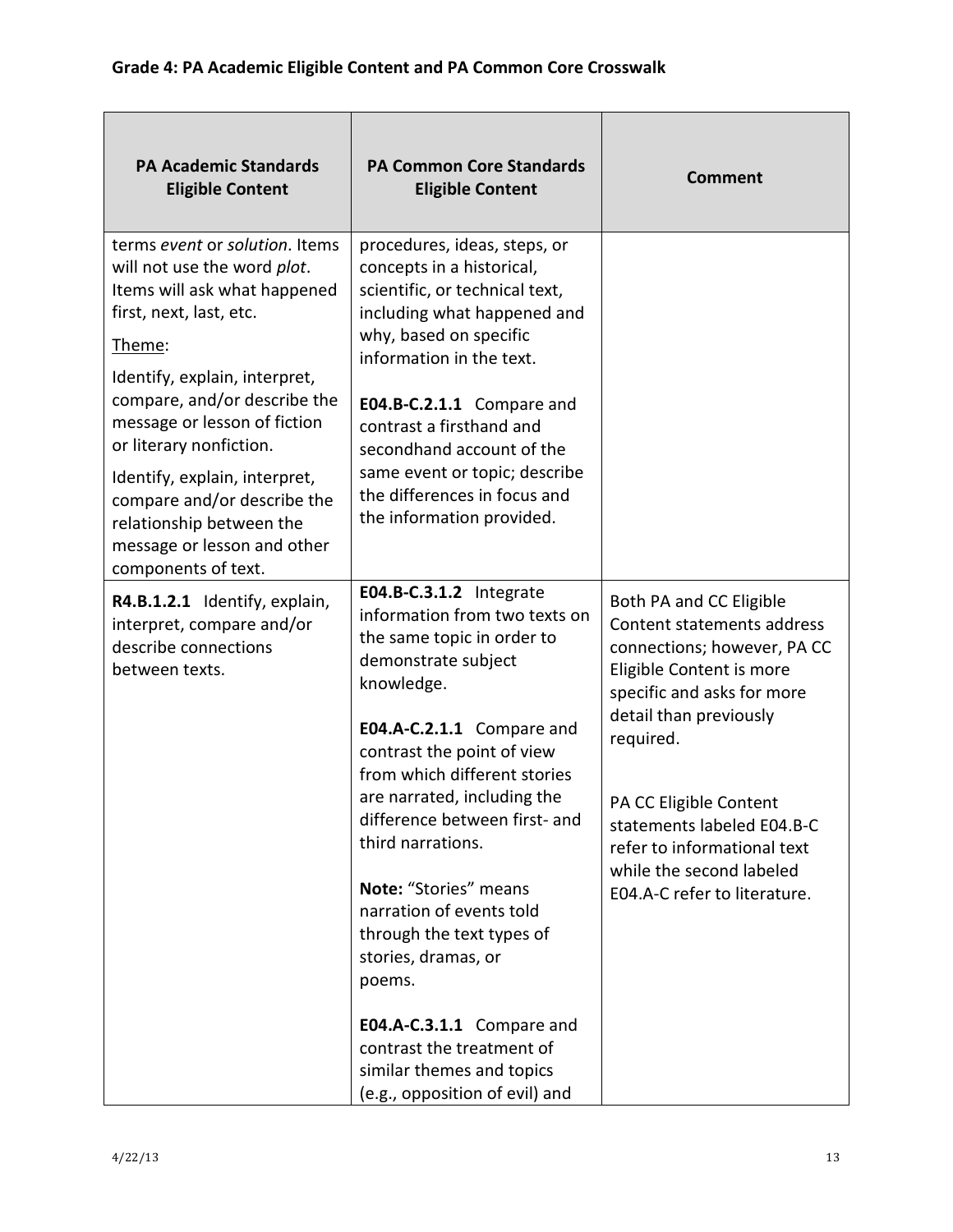| <b>PA Academic Standards</b><br><b>Eligible Content</b>                                    | <b>PA Common Core Standards</b><br><b>Eligible Content</b>                                                                                                                                                                                                                                                                                                                                                                                                                                                                                                                                    | <b>Comment</b>                                                                                                                                                                                                                                                                                                                                                  |
|--------------------------------------------------------------------------------------------|-----------------------------------------------------------------------------------------------------------------------------------------------------------------------------------------------------------------------------------------------------------------------------------------------------------------------------------------------------------------------------------------------------------------------------------------------------------------------------------------------------------------------------------------------------------------------------------------------|-----------------------------------------------------------------------------------------------------------------------------------------------------------------------------------------------------------------------------------------------------------------------------------------------------------------------------------------------------------------|
|                                                                                            | patterns of events (e.g., the<br>quest) in stories, myths, and<br>traditional literature from<br>different cultures.<br>Note: "Stories" means<br>narration of events told<br>through the text types of<br>stories, dramas, or poems.                                                                                                                                                                                                                                                                                                                                                          |                                                                                                                                                                                                                                                                                                                                                                 |
| R4.B.2.1.1 Identify, explain,<br>and interpret the examples of<br>personification in text. | E04.A-V.4.1.2 Demonstrate<br>understanding of figurative<br>language, word relationships,<br>and nuances in word<br>meanings.<br>a. Explain the meaning of<br>similes and metaphors in<br>context.<br>E04.B-V.4.1.2 Demonstrate<br>understanding of figurative<br>language, word relationships,<br>and nuances in word<br>meanings.<br>a. Explain the meaning of<br>similes and metaphors<br>in context.<br>b. Recognize and explain<br>the meaning of<br>common idioms,<br>adages, and proverbs.<br>Demonstrate<br>c.<br>understanding of<br>words by relating them<br>to their antonyms and | The first PA CC Eligible<br>Content statement (E04.B-<br>$V.4.1.2$ ) refers to<br>informational text while the<br>second (E04.A-C.2.1.3) refers<br>to literature.<br>PA CC Eligible Content lists<br>the types of figurative<br>language: similes, metaphors,<br>idioms, adages, and proverbs.<br>Emphasis is on word<br>relationships and nuances of<br>words. |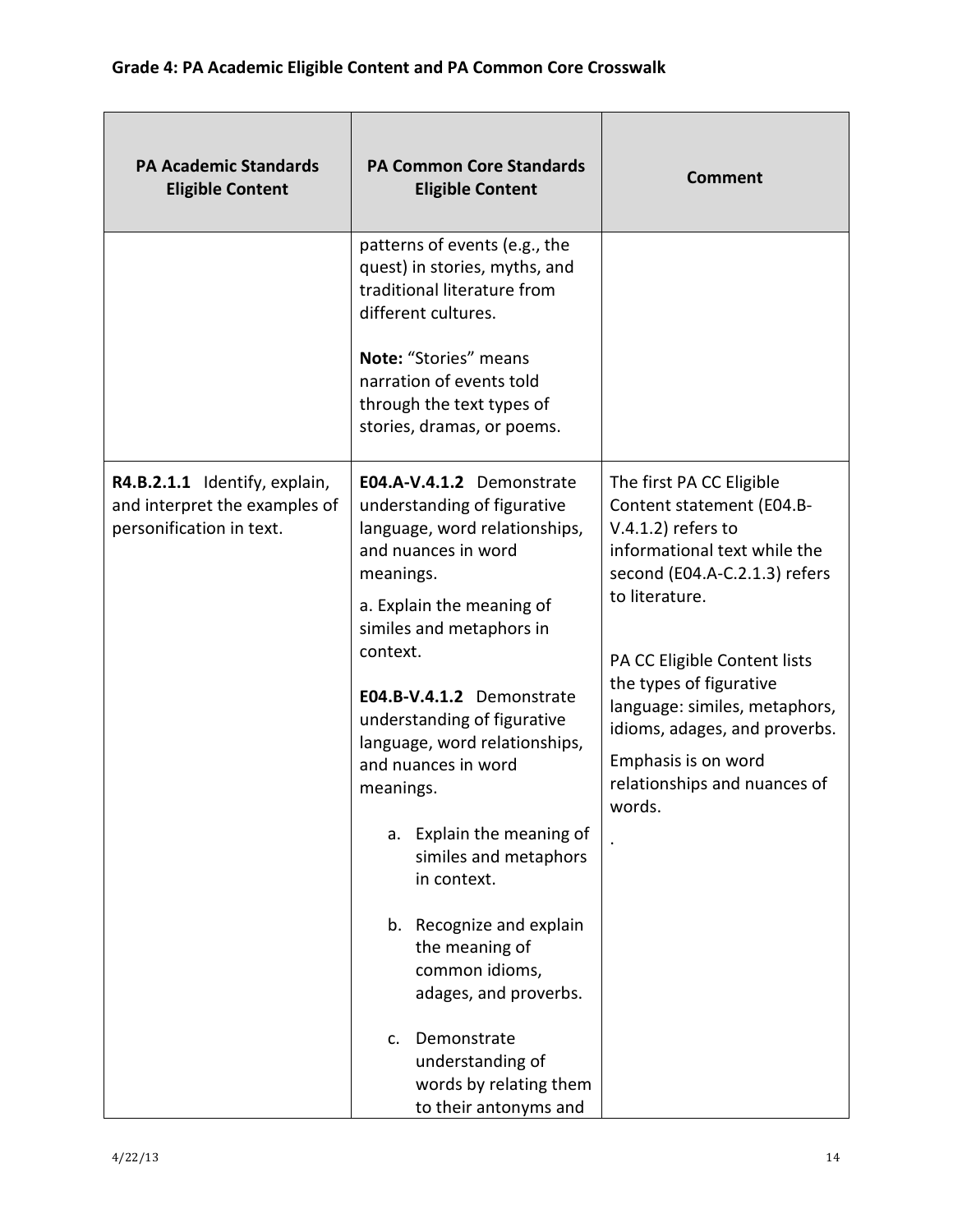| <b>PA Academic Standards</b><br><b>Eligible Content</b>                                                                                                                                                                 | <b>PA Common Core Standards</b><br><b>Eligible Content</b>                                                                                                                                                                                                                                                                                                                                              | <b>Comment</b>                                                                                                                                                                         |
|-------------------------------------------------------------------------------------------------------------------------------------------------------------------------------------------------------------------------|---------------------------------------------------------------------------------------------------------------------------------------------------------------------------------------------------------------------------------------------------------------------------------------------------------------------------------------------------------------------------------------------------------|----------------------------------------------------------------------------------------------------------------------------------------------------------------------------------------|
|                                                                                                                                                                                                                         | synonyms.                                                                                                                                                                                                                                                                                                                                                                                               |                                                                                                                                                                                        |
| R4.B.2.1.2 Identify, explain,<br>and/or interpret examples of<br>simile in text.                                                                                                                                        | E04.B-V.4.1.2 Demonstrate<br>understanding of figurative<br>language, word relationships,<br>and nuances in word<br>meanings<br>a. Explain the meaning of<br>similes and metaphors<br>in context.<br>E04.A-V.4.1.2 Demonstrate<br>understanding of figurative<br>language, word relationships,<br>and nuances in word<br>meanings.<br>a. Explain the meaning of<br>similes and metaphors in<br>context. | The first PA CC Eligible<br>Content statement (E04.B-<br>$V.4.1.2$ ) refers to<br>informational text while the<br>second (E04.A-C.2.1.3) refers<br>to literature.                      |
| R4.B.2.1.3 Identify, explain,<br>and/or interpret examples of<br>alliteration in text when its<br>use is presumed intentional.                                                                                          | <b>CC.1.3.4.F</b> Determine the<br>meaning of words and phrases<br>as they are used in grade level<br>text, including figurative<br>language.                                                                                                                                                                                                                                                           | Alliteration is not specifically<br>listed in the PA CC Eligible<br>Content.                                                                                                           |
| R4.B.3.1.1 Identify, explain,<br>and/or interpret the use of<br>facts and opinions in<br>nonfictional text.<br>Note: In grade 4 items<br>focusing on opinion are<br>generally worded "Which of<br>these is an opinion?" | E04.B-K.1.1.3 Explain events,<br>procedures, ideas, steps, or<br>concepts in a historical,<br>scientific, or technical text,<br>including what happened and<br>why, based on specific<br>information in the text.<br>E04.C.1.1.1 Introduce a topic                                                                                                                                                      | The PA CC Eligible Content<br>requires the student to read<br>deeply and assess the text<br>claims and reasoning - more<br>specific than the PA Academic<br>Standard Eligible Content. |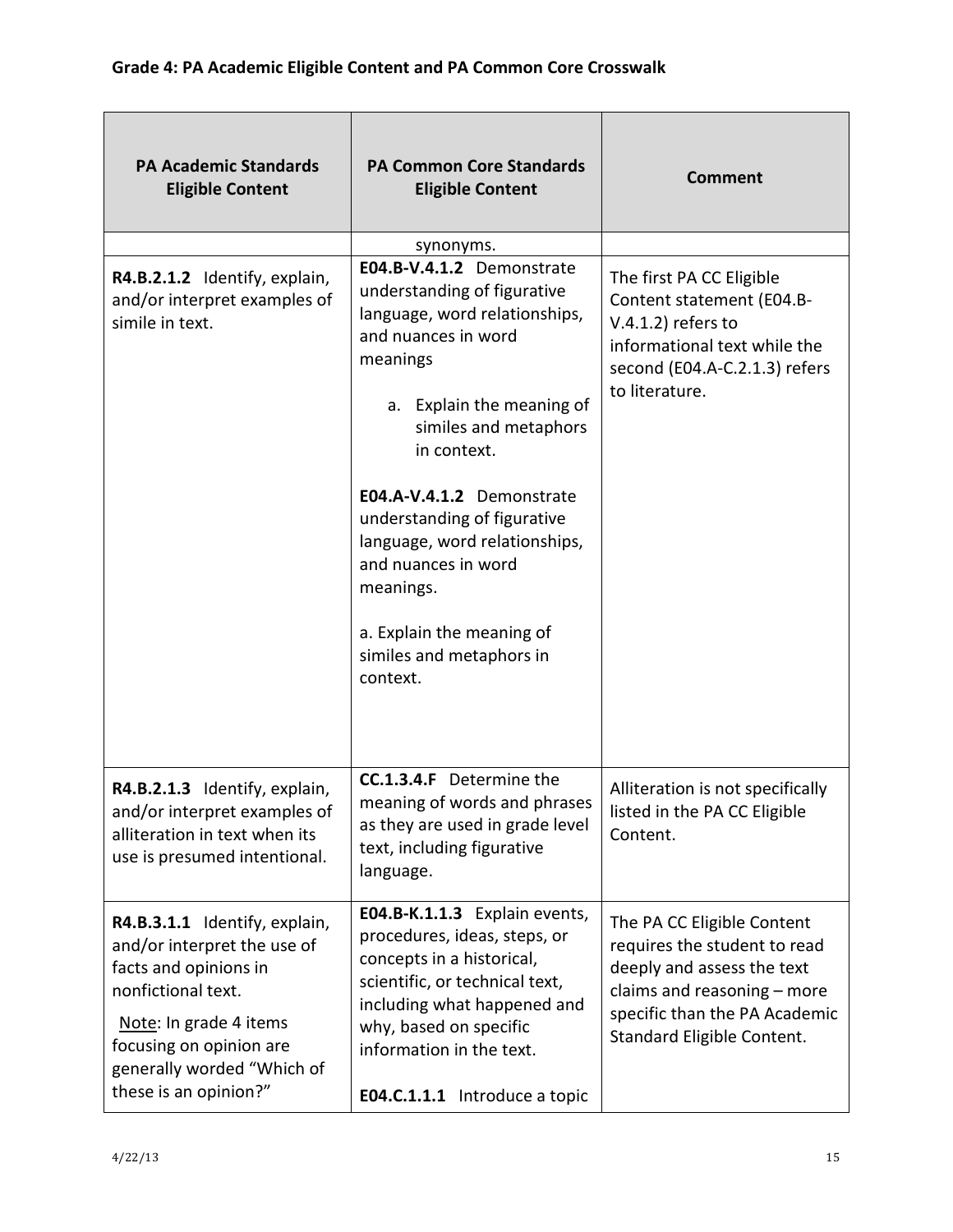| <b>PA Academic Standards</b><br><b>Eligible Content</b>                                                                                                                          | <b>PA Common Core Standards</b><br><b>Eligible Content</b>                                                                                                                                            | <b>Comment</b>                                                                                                                                                          |
|----------------------------------------------------------------------------------------------------------------------------------------------------------------------------------|-------------------------------------------------------------------------------------------------------------------------------------------------------------------------------------------------------|-------------------------------------------------------------------------------------------------------------------------------------------------------------------------|
|                                                                                                                                                                                  | or text for the intended<br>audience, state an opinion,<br>and create an organizational<br>structure in which related<br>ideas are grouped to support<br>the writer's purpose.                        |                                                                                                                                                                         |
|                                                                                                                                                                                  | E04.C.1.1.2 Provide reasons<br>that are supported by facts<br>and details.                                                                                                                            |                                                                                                                                                                         |
|                                                                                                                                                                                  | E04.C.1.1.3 Link an opinion<br>and reasons using words and<br>phrases (e.g., for instance, in<br>order to, in addition).                                                                              |                                                                                                                                                                         |
|                                                                                                                                                                                  | <b>E04.C.1.1.4</b> Provide a<br>concluding statement or<br>section the opinion presented.                                                                                                             |                                                                                                                                                                         |
| R4.B.3.3.1 Identify, explain,<br>and/or interpret text<br>organization, including<br>sequence, question/answer,<br>comparison/contrast,<br>cause/effect, or<br>problem/solution. | E04.B-C.2.1.2 Describe the<br>overall structure (e.g.,<br>chronology, comparison,<br>cause/effect,<br>problem/solution) of<br>events, ideas, concepts, or<br>features in a text or part of a<br>text. | The PA CC Eligible Content<br>moves beyond identification<br>to analysis of structure.                                                                                  |
| R4.B.3.3.2 Use heading to<br>locate information in a<br>passage, or identify content<br>that would best fit in a<br>specific section of text.                                    | E04.B-C.3.1.3 Interpret text<br>features (e.g., headings,<br>graphics, charts, timelines,<br>diagrams) and/or make<br>connections between text and<br>the content of text features.                   | While the PA Academic<br><b>Standard Eligible Content</b><br>statement is somewhat open,<br>the PA CC Eligible Content<br>calls for interpretation of text<br>features. |
| R4.B.3.3.3 Interpret graphics<br>and charts and/or make<br>connections between text and                                                                                          | E04.B-C.3.1.3 Interpret text<br>features (e.g., headings,<br>graphics, charts, timelines,                                                                                                             | PA CC Eligible Content asks<br>for interpretation.                                                                                                                      |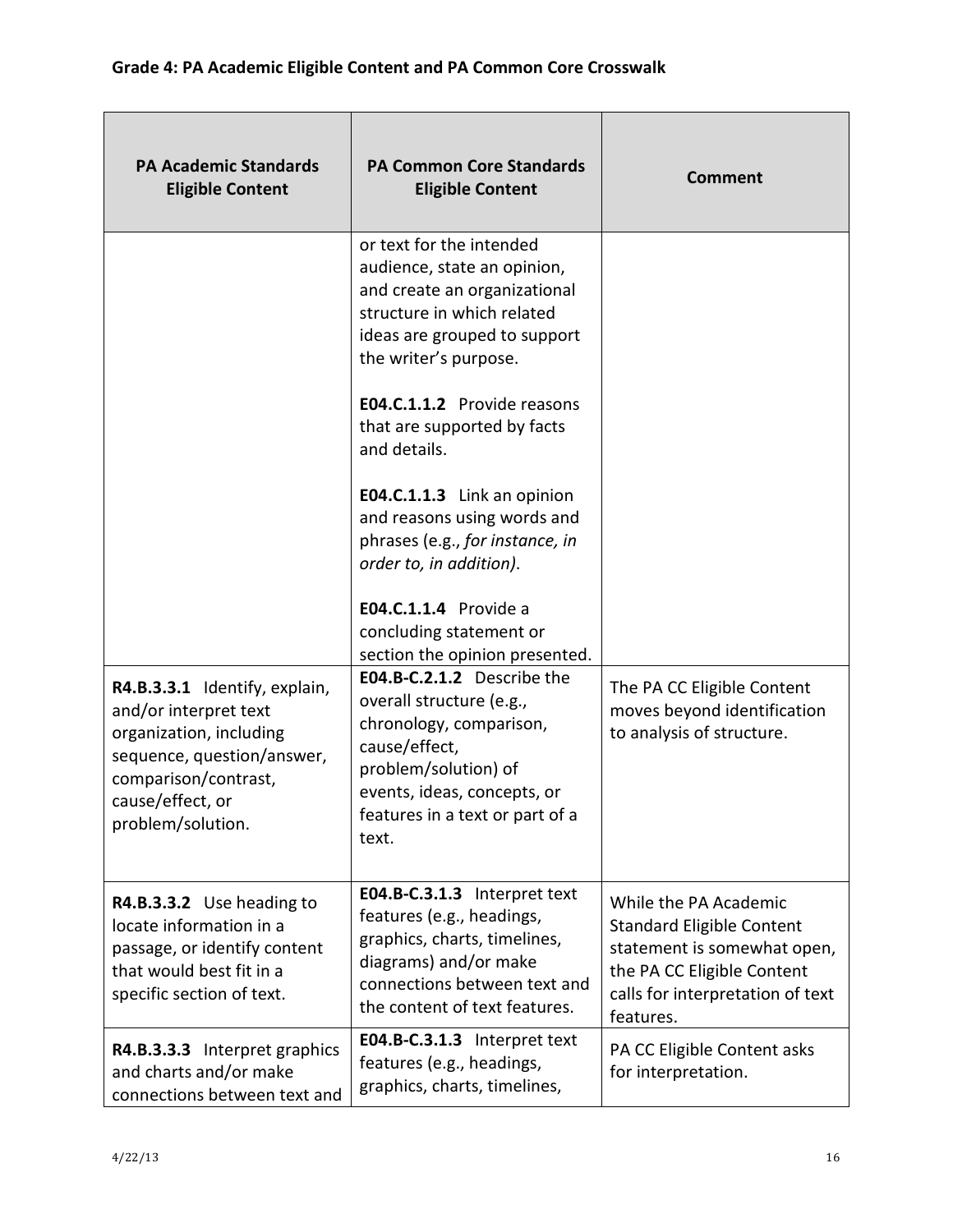| <b>PA Academic Standards</b><br><b>Eligible Content</b>                                                                                                    | <b>PA Common Core Standards</b><br><b>Eligible Content</b>                                                                                                                                                                                                                                                                                                                                                                                                                                                                                                                           | <b>Comment</b>                                                                                                                                  |  |
|------------------------------------------------------------------------------------------------------------------------------------------------------------|--------------------------------------------------------------------------------------------------------------------------------------------------------------------------------------------------------------------------------------------------------------------------------------------------------------------------------------------------------------------------------------------------------------------------------------------------------------------------------------------------------------------------------------------------------------------------------------|-------------------------------------------------------------------------------------------------------------------------------------------------|--|
| the content of graphics and<br>charts.                                                                                                                     | diagrams) and/or make<br>connections between text and<br>the content of text features.                                                                                                                                                                                                                                                                                                                                                                                                                                                                                               |                                                                                                                                                 |  |
| R4.B.3.3.4 Identify, explain,<br>compare, and/or interpret the<br>sequence of steps in a list of<br>directions.                                            | E04.B-K.1.1.3 Explain events,<br>procedures, ideas, steps, or<br>concepts in a historical,<br>scientific, or technical text,<br>including what happened and<br>why, based on specific<br>information in the text.                                                                                                                                                                                                                                                                                                                                                                    | While PA Academic Standard<br>Eligible Content focuses on<br>sequence, PA CC Eligible<br>Content moves to analysis of<br>the structure of text. |  |
|                                                                                                                                                            | <b>Additional PA Common Core Eligible Content</b>                                                                                                                                                                                                                                                                                                                                                                                                                                                                                                                                    |                                                                                                                                                 |  |
|                                                                                                                                                            | <b>Not Addressed in PA Academic Standard Eligible Content</b>                                                                                                                                                                                                                                                                                                                                                                                                                                                                                                                        |                                                                                                                                                 |  |
| In transitioning to PA Common Core and preparing students for the PSSAs, these specific<br>statements will be assessed and should be explicitly addresses. |                                                                                                                                                                                                                                                                                                                                                                                                                                                                                                                                                                                      |                                                                                                                                                 |  |
| <b>Topic</b>                                                                                                                                               | <b>PA Common Core Eligible</b><br>Content                                                                                                                                                                                                                                                                                                                                                                                                                                                                                                                                            | <b>Comment</b>                                                                                                                                  |  |
| <b>Writing - Text Types and</b><br><b>Purposes</b><br>Informative/Explanatory                                                                              | <b>E04.C.1.2.1</b> Introduce a topic<br>for the intended audience<br>group related information in<br>paragraphs and<br>sections to support the<br>writer's purpose.<br>E04.C.1.2.2 Develop the<br>topic with facts, definitions,<br>concrete details, quotations,<br>or other information and<br>examples related to the topic.<br>E04.C.1.2.3 Link ideas within<br>categories of information<br>using words and phrases (e.g.,<br>another, for example, also,<br>because).<br>E04.C.1.2.4 Use precise<br>language and domain<br>vocabulary to inform about or<br>explain the topic. |                                                                                                                                                 |  |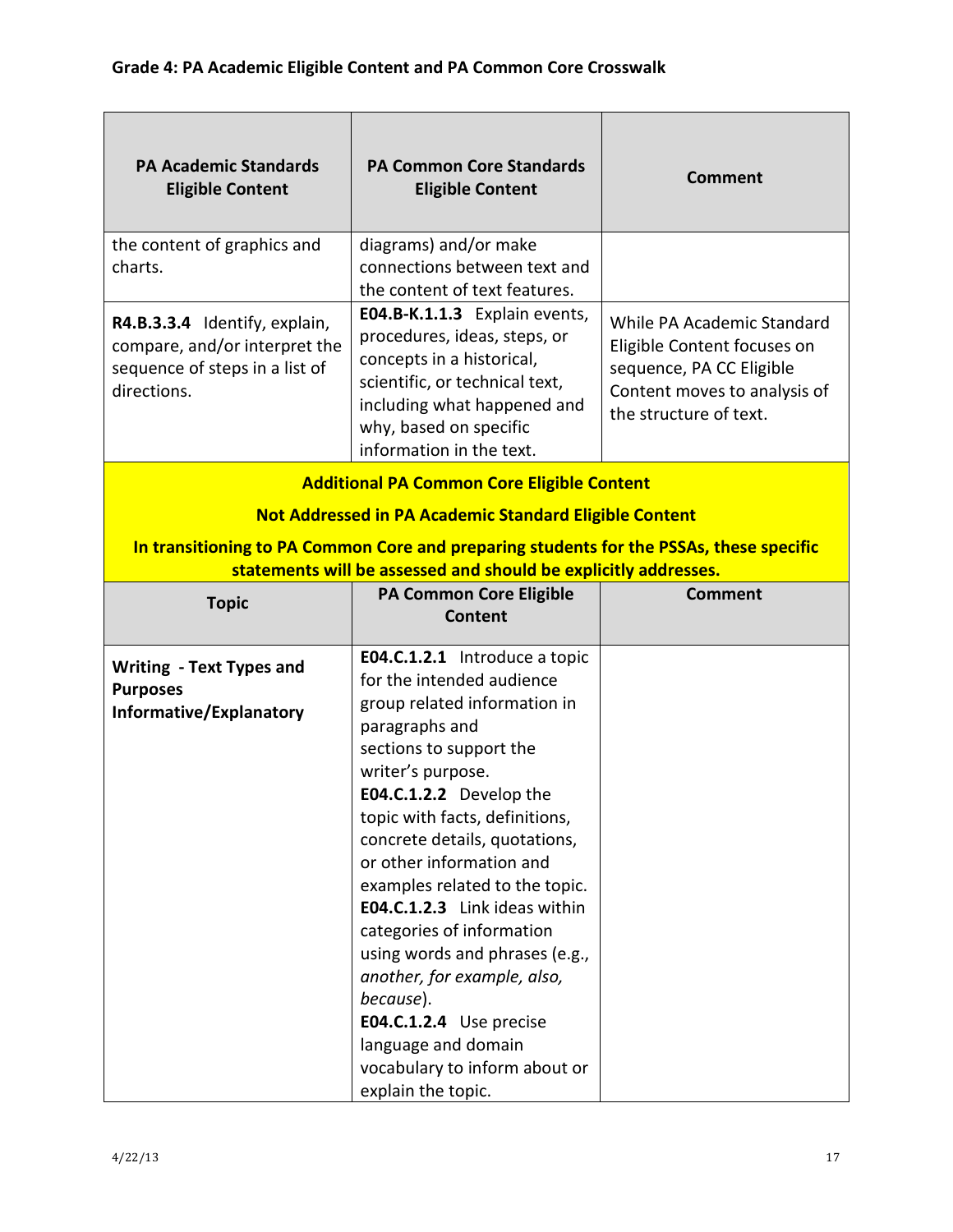| <b>PA Academic Standards</b><br><b>Eligible Content</b> | <b>PA Common Core Standards</b><br><b>Eligible Content</b> | <b>Comment</b> |
|---------------------------------------------------------|------------------------------------------------------------|----------------|
|                                                         | <b>E04.C.1.2.5</b> Provide a                               |                |
|                                                         | concluding statement or                                    |                |
|                                                         | section related to the                                     |                |
|                                                         | information or explanation                                 |                |
|                                                         | presented.<br>E04.C.1.3.1 Orient the                       |                |
| Writing - Text Types and                                | reader by establishing a                                   |                |
| <b>Purposes (Narratives)</b>                            | situation and introducing a                                |                |
|                                                         | narrator and/or characters;                                |                |
|                                                         | organize an event sequence                                 |                |
|                                                         | that unfolds naturally to                                  |                |
|                                                         | support the writer's purpose;                              |                |
|                                                         | establish a controlling point.                             |                |
|                                                         | E04.C.1.3.2 Use narrative                                  |                |
|                                                         | techniques such as dialogue                                |                |
|                                                         | and description to develop                                 |                |
|                                                         | experiences and events or to                               |                |
|                                                         | show the responses of                                      |                |
|                                                         | characters to situations.                                  |                |
|                                                         | E04.C.1.3.3 Use a variety of                               |                |
|                                                         | transitional words and                                     |                |
|                                                         | phrases to manage the                                      |                |
|                                                         | sequence of events.                                        |                |
|                                                         | E04.C.1.3.4 Use concrete                                   |                |
|                                                         | words and phrases and                                      |                |
|                                                         | sensory details to convey                                  |                |
|                                                         | experiences and events                                     |                |
|                                                         | precisely.<br>E04.C.1.3.5 Provide a                        |                |
|                                                         | conclusion that follows from                               |                |
|                                                         |                                                            |                |
|                                                         | the narrated experiences or<br>events.                     |                |
|                                                         | E04.D.1.1.1 Use relative                                   |                |
| Language - Conventions of                               | pronouns (e.g., who, whose,                                |                |
| <b>Standard English</b>                                 | whom, which, that) and                                     |                |
| (Grammar and Usage)                                     | relative adverbs (e.g., where,                             |                |
|                                                         | when, why).                                                |                |
|                                                         | E04.D.1.1.2 Form and use                                   |                |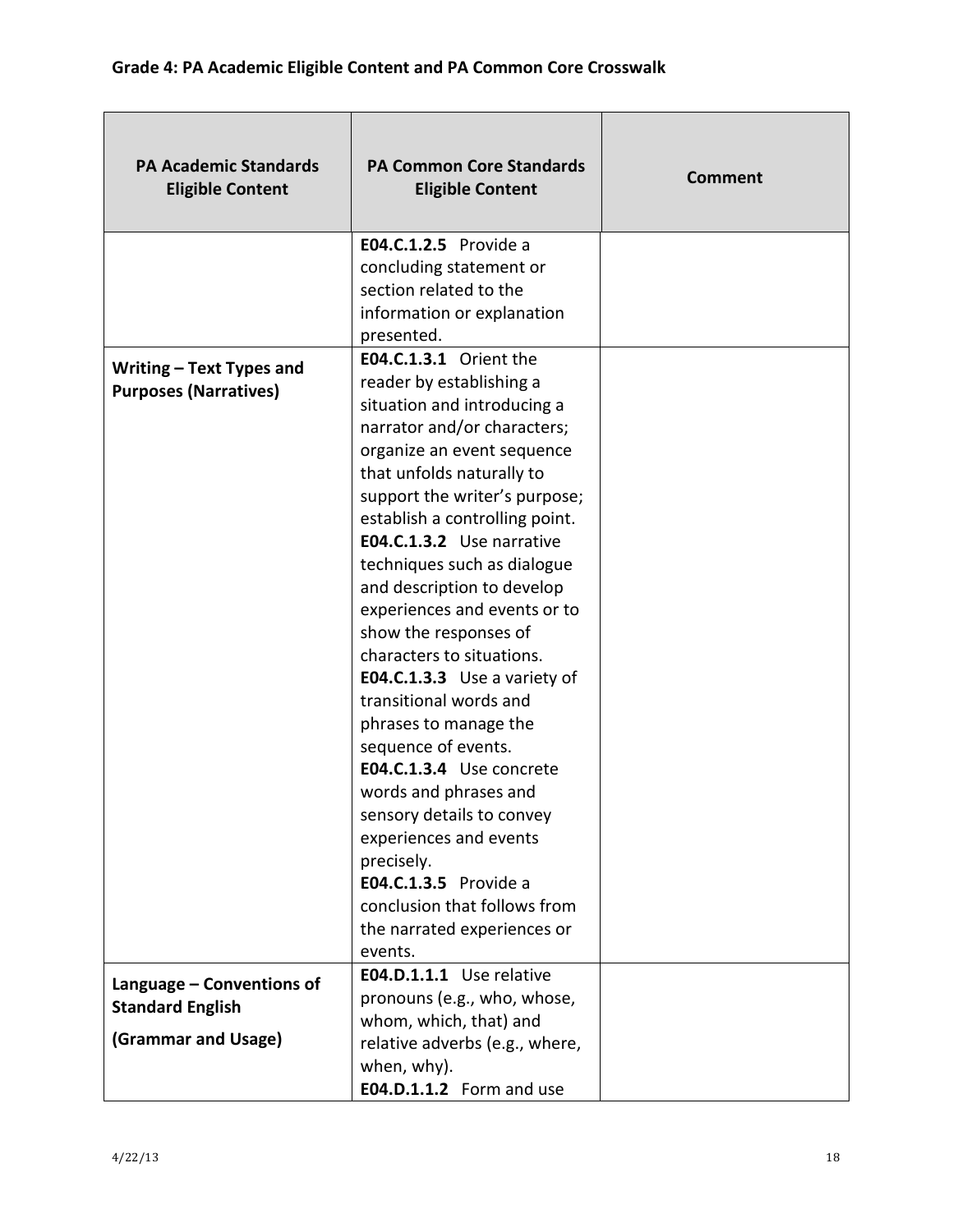| <b>PA Academic Standards</b><br><b>Eligible Content</b>                                                | <b>PA Common Core Standards</b><br><b>Eligible Content</b>                                                                                                                                                                                                                                                                                                                                                                                                                                                                                                                                                                                                                                                                                | <b>Comment</b> |
|--------------------------------------------------------------------------------------------------------|-------------------------------------------------------------------------------------------------------------------------------------------------------------------------------------------------------------------------------------------------------------------------------------------------------------------------------------------------------------------------------------------------------------------------------------------------------------------------------------------------------------------------------------------------------------------------------------------------------------------------------------------------------------------------------------------------------------------------------------------|----------------|
|                                                                                                        | the progressive (e.g., I was<br>walking; I am walking; I will be<br>walking) verb tenses.<br><b>E04.D.1.1.3</b> Use modal<br>auxiliaries (e.g. can, may,<br>must) to convey various<br>conditions.<br>E04.D.1.1.4 Order adjectives<br>within sentences according to<br>conventional patterns (e.g., a<br>small red bag rather than a<br>red small bag).<br>E04.D.1.1.5 Form and use<br>prepositional phrases.<br>E04.D.1.1.6 Produce<br>complete sentences,<br>recognizing and correcting<br>inappropriate fragments and<br>run-on sentences.*<br>E04.D.1.1.7 Correctly use<br>frequently confused words<br>(e.g., to, too, two; there, their,<br>they're).*<br>E04.D.1.1.8 Ensure subject-<br>verb and pronoun-antecedent<br>agreement.* |                |
| Language - Conventions of<br><b>Standard English</b><br>(Capitalization, Punctuation,<br>and Spelling) | E04.D.1.2.1 Use correct<br>capitalization.<br>E04.D.1.2.2 Use commas and<br>quotation marks to mark<br>direct speech and quotations<br>from a text.<br><b>E04.D.1.2.3</b> Use a comma<br>before a coordinating<br>conjunction in a compound<br>sentence.<br>E04.D.1.2.4 Spell Grade-                                                                                                                                                                                                                                                                                                                                                                                                                                                      |                |